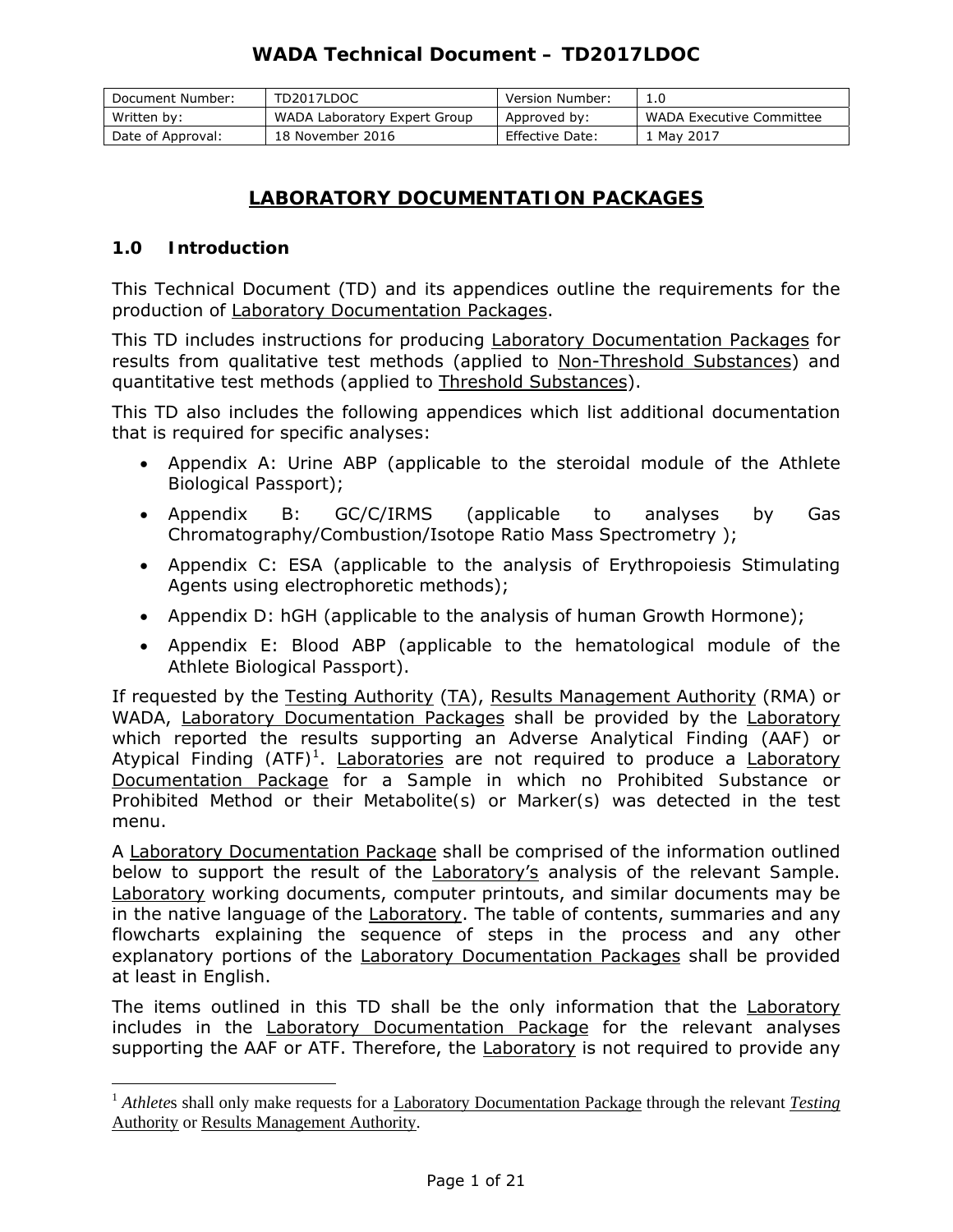| Document Number:  | TD2017LDOC                   | Version Number:        | 1.0                             |
|-------------------|------------------------------|------------------------|---------------------------------|
| Written by:       | WADA Laboratory Expert Group | Approved by:           | <i>WADA</i> Executive Committee |
| Date of Approval: | 18 November 2016             | <b>Effective Date:</b> | Mav 2017                        |

additional documentation, such as Standard Operating Procedures (SOP), general quality management documents (*e.g*., ISO compliance documents), validation or External Quality Assessment Scheme (EQAS) data or any other data or document, in hardcopy or electronic format, not specifically required by this TD.

A Laboratory Documentation Package should be provided to the TA, RMA or *WADA* within the timelines stipulated in the *International Standard* for Laboratories (ISL)  $[1]$ .

Laboratory Documentation Packages may be requested for "A" and "B"2 *Samples*. However, Laboratory documents applicable to both "A" and "B" *Samples* (*e.g. Doping Control* Form, *Sample* receipt documentation, etc.) need only be provided once in the Laboratory Documentation Packages.

This TD sets forth formal requirements. Deviations from the requirements set forth herein shall not invalidate the *AAF*(s) or *ATF*(s).

## **2.0 Formatting Requirements**

Laboratory Documentation Packages shall meet the following formatting requirements:

- **2.1.** A Table of Contents;
- **2.2.** Sequentially numbered pages;
- **2.3.** Presentation in a format that will allow proper review by relevant stakeholders such as clearly scanned documents, descriptors, etc. (annotations may be included by the Laboratory to assist interpretation);
- **2.4.** Information that appears on data and forms that refers to other *Samples* may be redacted by the Laboratory;
- **2.5.** Data, charts, graphs, etc. shall be clearly described and presented. *[Descriptions may be provided in the Table of Contents, page headers, titles, etc; data and chart details shall be legible].*

## **3.0 Laboratory Documentation Requirements**

Laboratory Documentation Packages shall contain the following information:

- **3.1. Cover Page**
	- Identification of the Laboratory preparing the Laboratory Documentation Package, including the relevant *Sample* code and whether it is an "A" or a "B" *Sample*;
	- A signed statement by the Laboratory Director or authorized delegate certifying that the Laboratory Documentation Package contains authentic copies of original data and forms;
	- A declaration specifying that the Laboratory Documentation Package shall be handled as confidential information, shall not be disclosed to third

 $\overline{a}$ 

<sup>2</sup> Including split portions of the B *Sample*.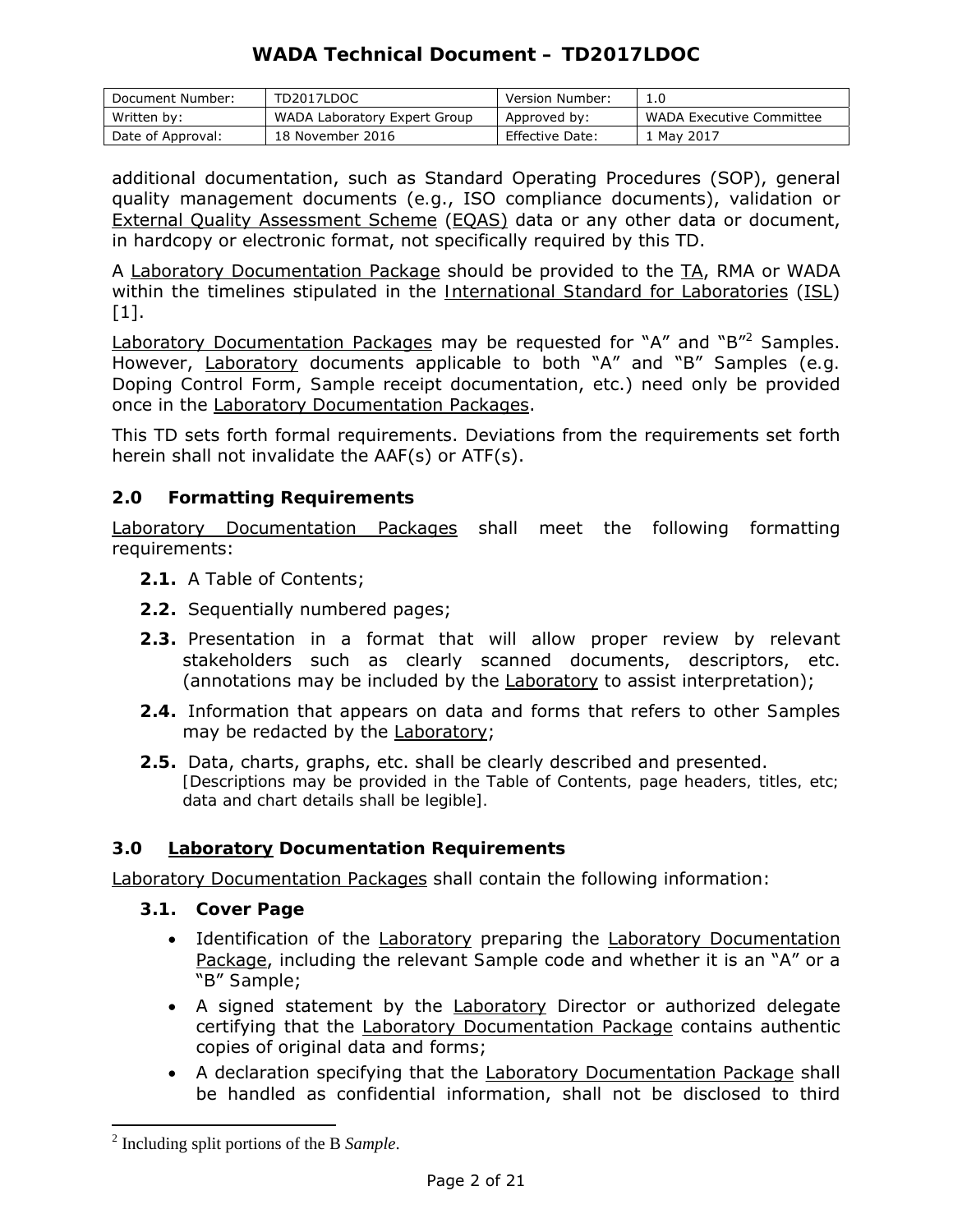| Document Number:  | TD2017LDOC                   | Version Number: | 1.0                             |
|-------------------|------------------------------|-----------------|---------------------------------|
| Written by:       | WADA Laboratory Expert Group | Approved by:    | <i>WADA</i> Executive Committee |
| Date of Approval: | 18 November 2016             | Effective Date: | 1 May 2017                      |

parties or be reproduced or forwarded unless written approval is obtained from the Laboratory;

- A statement certifying that the *Sample* was analyzed according to the relevant *WADA* rules in force (*e.g*. ISL, TDs);
- Any relevant comments.

## **3.2. Chain of Custody**

- List of Laboratory staff involved in the analysis of the *Sample*, including signatures and/or initials and position title(s)<sup>3</sup>;
- The *Doping Control* Form related to the *Sample*. The *Sample's* external chain of custody form shall also be included if provided by the *Testing* Authority;
- The Laboratory's documentation of receipt of the *Sample*, including a declaration about any condition observed upon *Sample* receipt that may adversely impact the integrity of the *Sample* (in accordance with the ISL [1])*;*
- Documentation linking the *Sample* code (collection kit code) to the Laboratory identification code (if available);
- The relevant "A" and/or "B" *Sample* bottle Laboratory Internal Chain of Custody documentation;
- Summary of the chain of custody which is supported by the Laboratory Internal Chain of Custody documentation provided.

# **3.3. Analytical data**

 $\overline{a}$ 

# **3.3.1. Confirmation Procedure (CP) Data**

- **CP** method details to be provided within the documentation:
	- SOP title or identification code of the CP method applied;
	- Instrument type/identification code;
	- Description of the composition of each positive quality control (QC) sample(s) analyzed in the same batch;
	- The monitored ions/transitions in the method for identification of the target compound(s) (for  $GC$ -MS<sup>n</sup> and/or  $LC$ -MS<sup>n</sup> procedures);
- "A" and/or "B" *Sample* Laboratory Internal Chain of Custody documentation for the CP relevant to the storage and handling of the *Sample* bottle (if not provided under 2.2 above);

 $3$  Each individual's complete signature/initials/name is provided to assist in the interpretation of the Laboratory Internal Chain of Custody documents.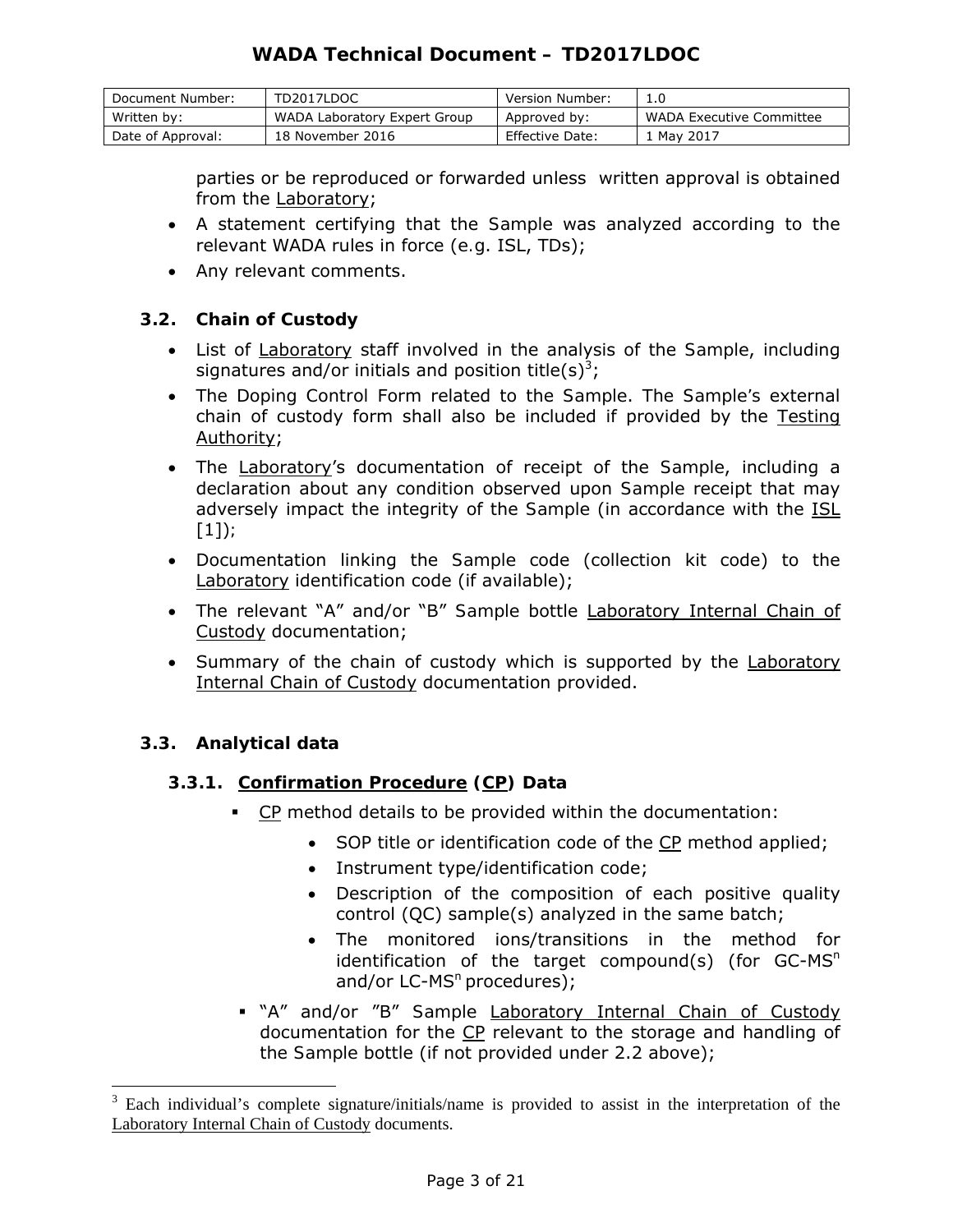| Document Number:  | TD2017LDOC                   | Version Number: | 1.0                             |
|-------------------|------------------------------|-----------------|---------------------------------|
| Written by:       | WADA Laboratory Expert Group | Approved by:    | <i>WADA</i> Executive Committee |
| Date of Approval: | 18 November 2016             | Effective Date: | 1 May 2017                      |

- CP Aliquot Laboratory Internal Chain of Custody documentation;
- **CP** analytical instrument sequence file<sup>4</sup>;
- CP chromatographic and spectral data (for GC-MS<sup>n</sup> and/or LC-MS<sup>n</sup> procedures)<sup>5</sup>:
	- Positive QC sample(s);
	- Negative QC sample(s); and
	- *Athlete* Aliquot(s) analyzed to conclude the *Adverse Analytical Finding(s)*;

[CP data shall be copies of the original data evaluated by the Laboratory to support the conclusion of an *AAF* or *ATF*.]

- For GC-MS<sup>n</sup> and/or LC-MS<sup>n</sup> procedures, identification data<sup>6</sup> demonstrating compliance with the TD IDCR [2] including:
	- A summary table with relative abundances of diagnostic ions, retention time (RT) data and relevant calculation results;
	- The applicable criteria utilized to identify the target substance(s) and report an *AAF or ATF*;
	- The summary table shall include signed/initialed (or electronic signature/ validated LIMS outputs) statements that the results meet the applicable criteria<sup>7</sup>;
- Statement that there was no deviation from the written CP.

*[If deviation(s) exist (e.g. a change in the split ratio or a dilution of the derivatized Sample due to Sample overload in the instrument; application of an additional cleanup step; or an explanation for the re-analysis of the Sample with a new Aliquot) then documentation of the deviation(s) from the written CPs shall be provided]*

 Statement of acceptable performance based on the evaluation of the analytical instrument which was used to generate the *Sample*'s  $\overline{\textsf{CP}}$  data. $^8$ 

 $\overline{a}$ 

<sup>&</sup>lt;sup>4</sup> A copy of the original file (preferably generated by the analytical instrument software) which demonstrates the identification and order of analysis of each *Sample* analyzed in the Confirmation Procedure.

<sup>&</sup>lt;sup>5</sup> Data shall contain appropriate header information including date and time of analysis, identification code(s), instrument identification, etc. which allows traceability to other Laboratory documentation.

 $6$  The Laboratory is not required to quantify or report a concentration for a Non-Threshold Substance.

 $7$  For example "pass/fail" as a statement of compliance with criteria.

<sup>&</sup>lt;sup>8</sup> For example: "Instrument [identification] meets performance criteria based on the Laboratory SOP and QC data". This statement shall be signed and dated by the operator performing the evaluation.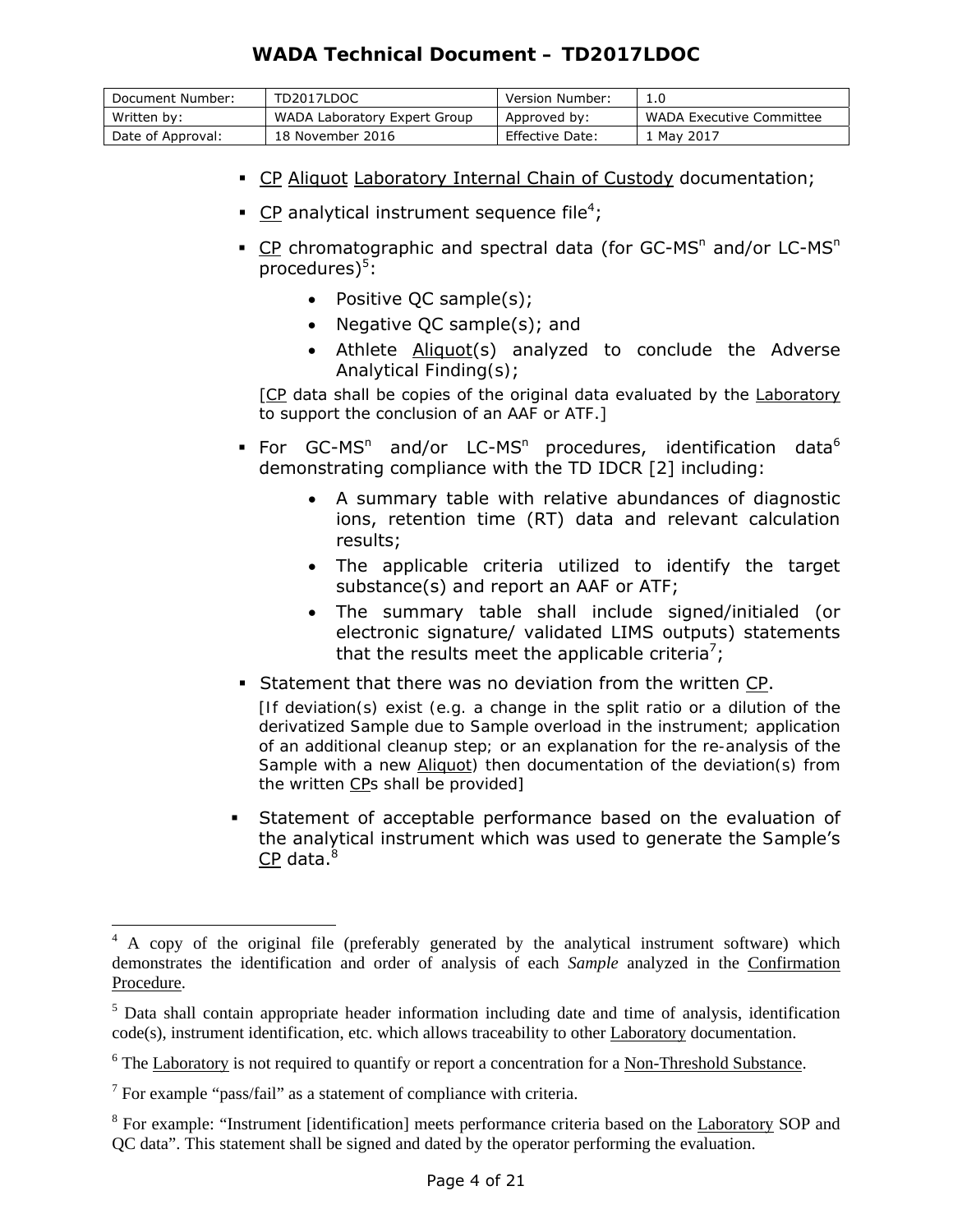| Document Number:  | TD2017LDOC                   | Version Number: | 1.0                      |
|-------------------|------------------------------|-----------------|--------------------------|
| Written by:       | WADA Laboratory Expert Group | Approved by:    | WADA Executive Committee |
| Date of Approval: | 18 November 2016             | Effective Date: | . Mav 2017               |

# **3.3.2. Additional documentation for quantitative CP methods only**

- A summary of the quantitative data for the Threshold Substance(s) including:
	- The calibration curve;
	- The mean concentration (or ratio or score) from triplicate determinations as well as the individual concentrations determined for all the *Athlete* Aliquots and QC sample(s) determined with appropriate units (as applicable);
	- The nominal and measured concentrations of the QC sample(s) in addition to the acceptance criteria with a statement that the QC(s) test results pass the acceptance criteria;
	- The Measurement Uncertainty (in compliance with the TD DL [3]);
		- If an adjustment for Specific Gravity (SG) is necessary, the SG of the *Sample*, the adjusted Threshold and resulting adjusted DL shall be provided;
		- A statement that the relative  $u_c$  (%) for results at the Threshold does not exceed the maximum permissible relative  $u_c$   $_{Max}$  (%) in Table 1 of the TD DL and applicable Technical Document or Guidelines;
		- The Laboratory result for the Threshold Substance in the *Sample* (units), as determined and without truncation as per TD DL, with the  $u_c$  associated with the result. Generally this is provided by reporting the *U95%* (units) determined by the Laboratory based on a two-tailed 95% coverage interval ( $k=2$ ) and expressed as  $x \pm U_{95\%}$ .

*[The summary table provided shall compile the necessary data and applicable criteria utilized to evaluate the quantitative results obtained for the target substance(s) in order to report an AAF* or *ATF.]* 

## **3.4. Laboratory Test Report(s)**

 $\overline{a}$ 

Laboratory Documentation Packages shall include the Laboratory (*ADAMS*) Test Report(s)<sup>9</sup> provided to the Results Management Authority including the relevant Laboratory Test Report(s) from the Laboratory which performed subcontracted analyses, if applicable.

<sup>9</sup> In the case of Threshold Substances confirmed by quantitative test methods, the *ADAMS* Test Report shall include details in compliance with the TD DL.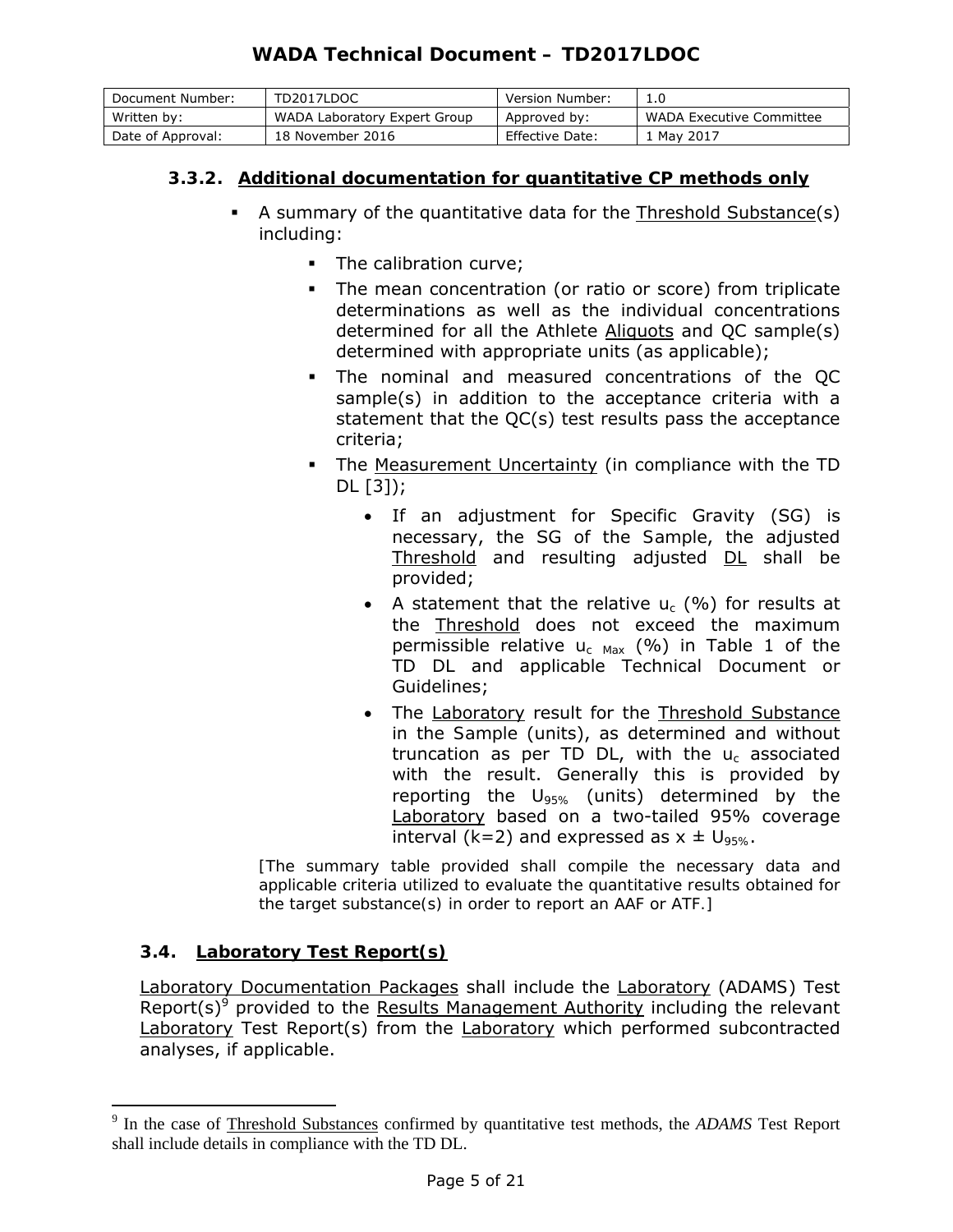| Document Number:  | TD2017LDOC                   | Version Number: | 1.0                      |
|-------------------|------------------------------|-----------------|--------------------------|
| Written by:       | WADA Laboratory Expert Group | Approved by:    | WADA Executive Committee |
| Date of Approval: | 18 November 2016             | Effective Date: | r May 2017               |

### **3.5. Subcontracted analysis**

If an *AAF* or an *ATF* resulted (in whole or in part) from a subcontracted analysis, then the subcontracted Laboratory shall provide the documentation (described in this TD) to the Laboratory which subcontracted the analysis and reported the result for the preparation of the Laboratory Documentation Package. The Laboratory Documentation Package shall clearly describe the steps conducted by each Laboratory.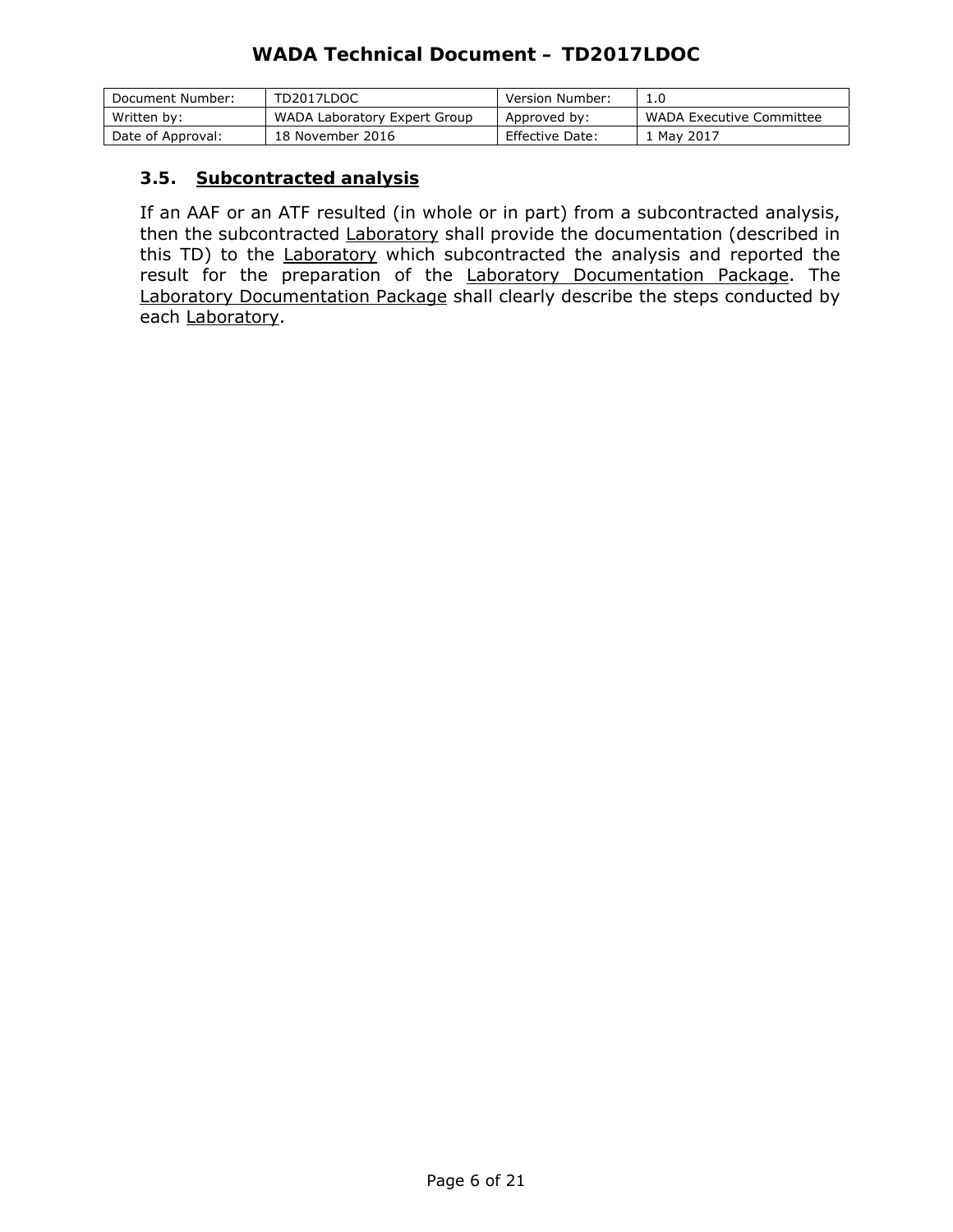| Document Number:  | TD2017LDOC - Appendix A: Urine ABP | Version Number: |                          |
|-------------------|------------------------------------|-----------------|--------------------------|
| Written by:       | WADA Laboratory Expert Group       | Approved by:    | WADA Executive Committee |
| Date of Approval: | 18 November 2016                   | Effective Date: | 1 May 2017               |

### **Urine** *ABP* **LABORATORY DOCUMENTATION PACKAGE**

**and** 

### **Urine** *ABP* **LABORATORY CERTIFICATE OF ANALYSIS**

The requirements of this Appendix of the TD2017LDOC are relevant to urine *Samples* analyzed in support of the steroidal module of the *Athlete Biological Passport* (*ABP*).

This Appendix of TD2017LDOC outlines the requirements for the production of a Urine *ABP* Laboratory Documentation Package or a Urine *ABP* Laboratory Certificate of Analysis. The Laboratory may be requested by the relevant *Athlete* Passport Management Unit (APMU), Expert Panel or *WADA* to provide these types of documentation to support an *Adverse Passport Finding (APF)<sup>1</sup> .* 

It is only mandatory to have a Urine *ABP* Laboratory Documentation Package for those test results that are deemed essential by the APMU or Expert Panel. Laboratories are not required to produce a Urine *ABP* Laboratory Documentation Package for a *Sample* that is judged to confirm the baseline level of a *Marker* by an APMU or Expert Panel. In such case, Laboratories shall provide a Urine *ABP*  Laboratory Certificate of Analysis, in accordance with the requirements indicated in Section 3 of this Technical Document (TD) Appendix, upon request by an APMU or Expert Panel.

Deviations from this TD Appendix shall not invalidate the *APF*.

### **1.0 Formatting Requirements**

A Urine *ABP* Laboratory Documentation Package shall meet the formatting requirements as detailed in Section 2.0 of the TD2017LDOC.

### **2.0 Urine** *ABP* **Laboratory Documentation Package Requirements**

#### **2.1. Cover Page**

 $\overline{a}$ 

The cover page shall meet the requirements detailed in Section 3.1 of the TD2017DOC.

### **2.2. Chain of Custody**

The chain of custody shall meet the requirements detailed in Section 3.2 of the TD2017LDOC.

<sup>1</sup> *Athlete*s shall only make requests for a Blood *ABP* Laboratory Documentation Package or a Blood *ABP* Laboratory Certificate of Analysis through the relevant *Testing* Authority or Results Management Authority.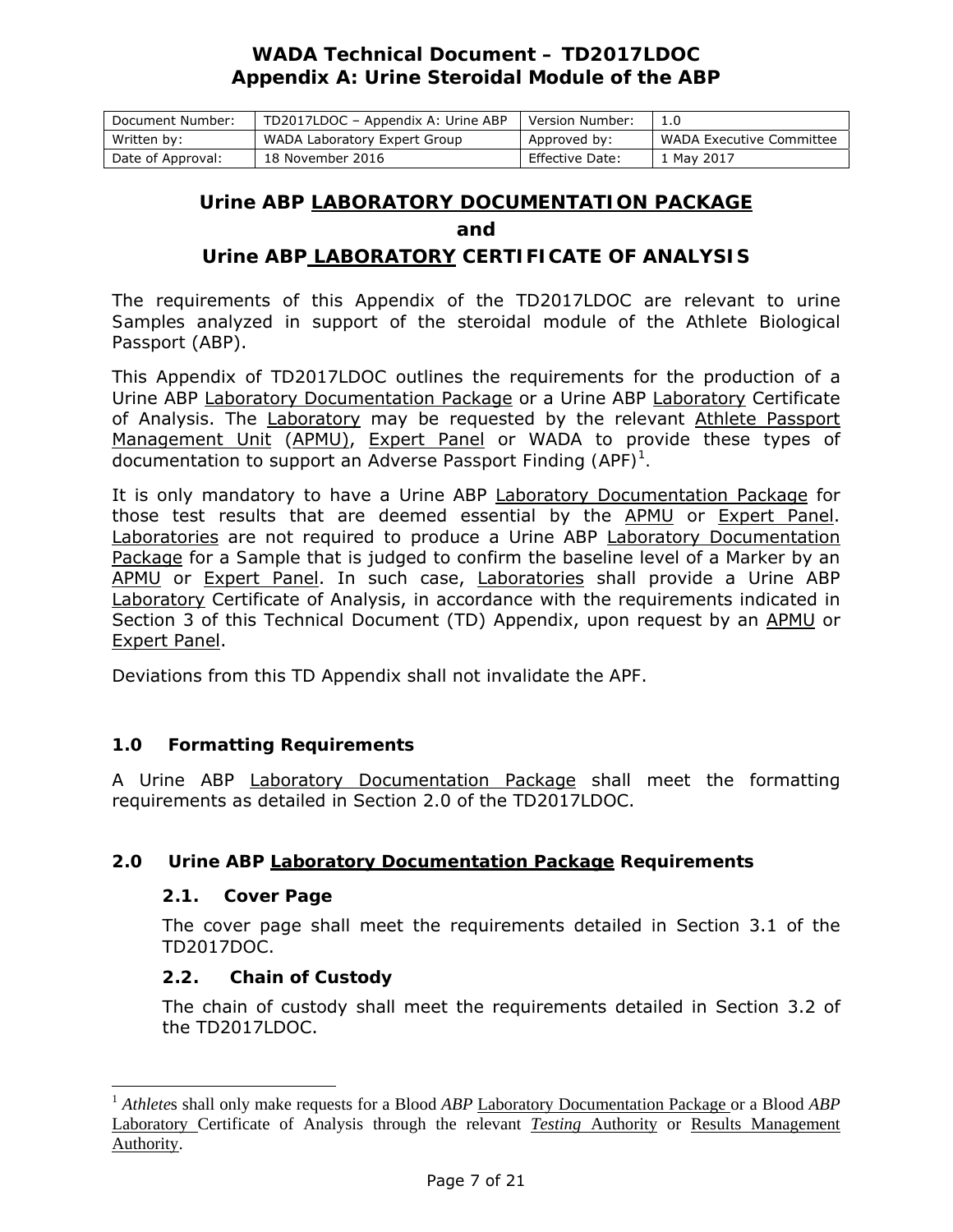| Document Number:  | TD2017LDOC - Appendix A: Urine ABP | Version Number: |                          |
|-------------------|------------------------------------|-----------------|--------------------------|
| Written by:       | WADA Laboratory Expert Group       | Approved by:    | WADA Executive Committee |
| Date of Approval: | 18 November 2016                   | Effective Date: | ' Mav 2017               |

# **2.3. Confirmation Procedure (CP) data**

- Confirmed value of the Specific Gravity (SG) of the *Sample*;
- CP method details to be provided within the documentation *(e.g.*  scheme/sequence of different analysis steps*)*:
	- Standard Operating Procedure (SOP) title or identification code of the CP method applied;
	- Instrument type/Identification code;
	- Description of quality control (QC) sample(s) analyzed in the same batch;
	- The monitored ions/transitions in the method for identification of the target compound(s).
- "A" and/or "B" *Sample* Laboratory Internal Chain of Custody documentation for CP relevant to the storage and handling of the *Sample* bottle (if not provided under 2.2 above);
- CP Aliquot Laboratory Internal Chain of Custody documentation;
- **CP** analytical instrument sequence file<sup>2</sup>;
- *Sample* preparation details:
	- Data on controlling for efficiency of hydrolysis;
	- Data on controlling for completeness of derivatization.
- CP GC-MS<sup>n</sup> analysis chromatographic and spectral data:

[CP data shall be copies of the original data evaluated by the Laboratory to support the conclusion of an *APF*.]

- Calibration curve for all confirmed *Markers* of the steroid profile or concentrations of the calibration standards;
- Clearly integrated chromatograms for the relevant *Markers* of the steroid profile and their respective (deuterated) Internal Standards;
- Identification data of the chromatographic peaks of the relevant *Markers* demonstrating compliance to the TD IDCR [2], including:
	- o QC sample(s);
	- o *Sample*;

 $\overline{a}$ 

o A summary table with relative abundances of diagnostic ions, retention time (RT) data and relevant calculation results;

 $2^2$  A copy of the original sequence file (preferably generated by the analytical instrument software) which demonstrates the identification and order of analysis of each *Sample* analyzed in the Confirmation Procedure.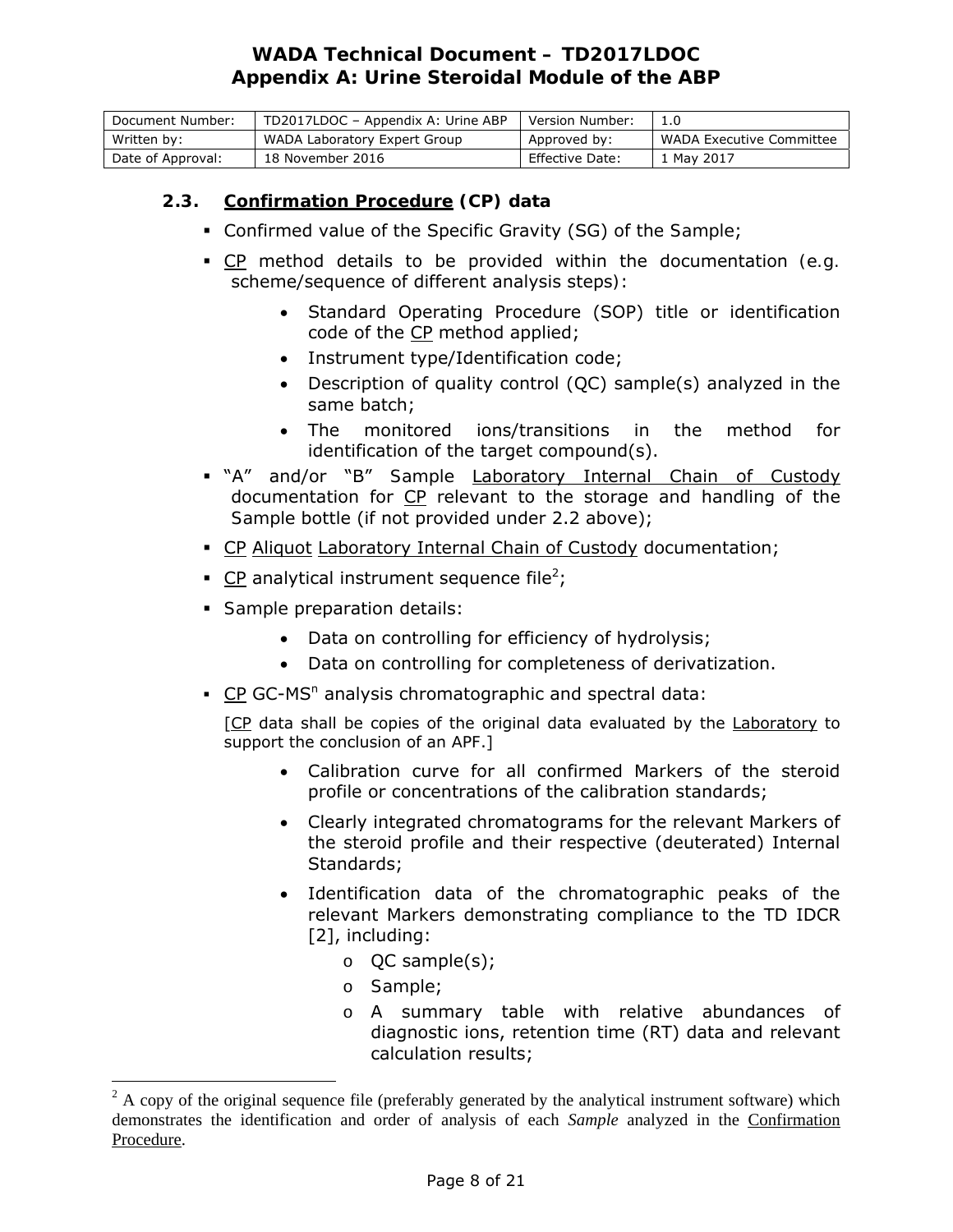| Document Number:  | TD2017LDOC - Appendix A: Urine ABP | Version Number: |                          |
|-------------------|------------------------------------|-----------------|--------------------------|
| Written by:       | WADA Laboratory Expert Group       | Approved by:    | WADA Executive Committee |
| Date of Approval: | 18 November 2016                   | Effective Date: | 1 May 2017               |

- o The applicable criteria utilized to identify the target *Marker*(s);
- o The summary table shall include signed/initialed statements (or electronic signature/ validated LIMS outputs) that the results meet the applicable criteria<sup>3</sup>.
- Confirmed values of the relevant *Markers* of the steroid profile (including the calculation of the T/E ratio from the T and E chromatographic peak heights or peak areas corrected against a calibrator or a calibration curve) for:
	- o QC sample(s); and
	- o *Sample*<sup>4</sup> ;

*(In addition, the acceptance criteria for the concentrations of the Markers in the QC(s) shall be provided with a statement that the QC(s) test results pass the acceptance criteria);* 

- **Statement regarding the associated**  $u_c$  **(%) for the relevant** *Markers* of the steroid profile (including T/E, if applicable)<sup>5</sup>;
- Information about the presence/absence of confounding factors including reporting the estimated concentration of Ethyl-Glucuronide if confirmed above 5 µg/mL;
- Confirmed values of:
	- $\circ$  5 $\alpha$ -androstanedione (5 $\alpha$ AND) concentration; and/or
	- o 5β-androstanedione (5βAND) concentration, and
	- $\circ$  ratio of  $5\alpha$ AND/A; and/or
	- o ratio of 5βAND/Etio;
	- o ratio of T<sub>free</sub>/T<sub>total</sub> (if determined) in the *Sample*.
- Statement regarding the validity of the "steroid profile" of the *Sample*<sup>5</sup> .
- Statement that there was no deviation from the written CP.

*[If deviation(s) exist (for example, a change in the split ratio or a dilution of the derivatized Sample due to Sample overload in the instrument; application of an additional cleanup step; or an explanation for the re-analysis of the Sample with a new Aliquot) then documentation of the deviation(s) from the written CPs shall be provided]*

 Statement of acceptable performance based on the evaluation of the analytical instrument which was used to generate the *Sample*'s CP data.<sup>5</sup>

 $\overline{a}$ 

 $3$  For example "pass/fail" as a statement of compliance with criteria.

<sup>4</sup> *ADAMS* printout of *Sample* record containing this information may be provided to address this requirement.

<sup>&</sup>lt;sup>5</sup> For example: "Instrument [identification] meets performance criteria based on the Laboratory SOP and QC data". This statement shall be signed and dated by the operator performing the evaluation.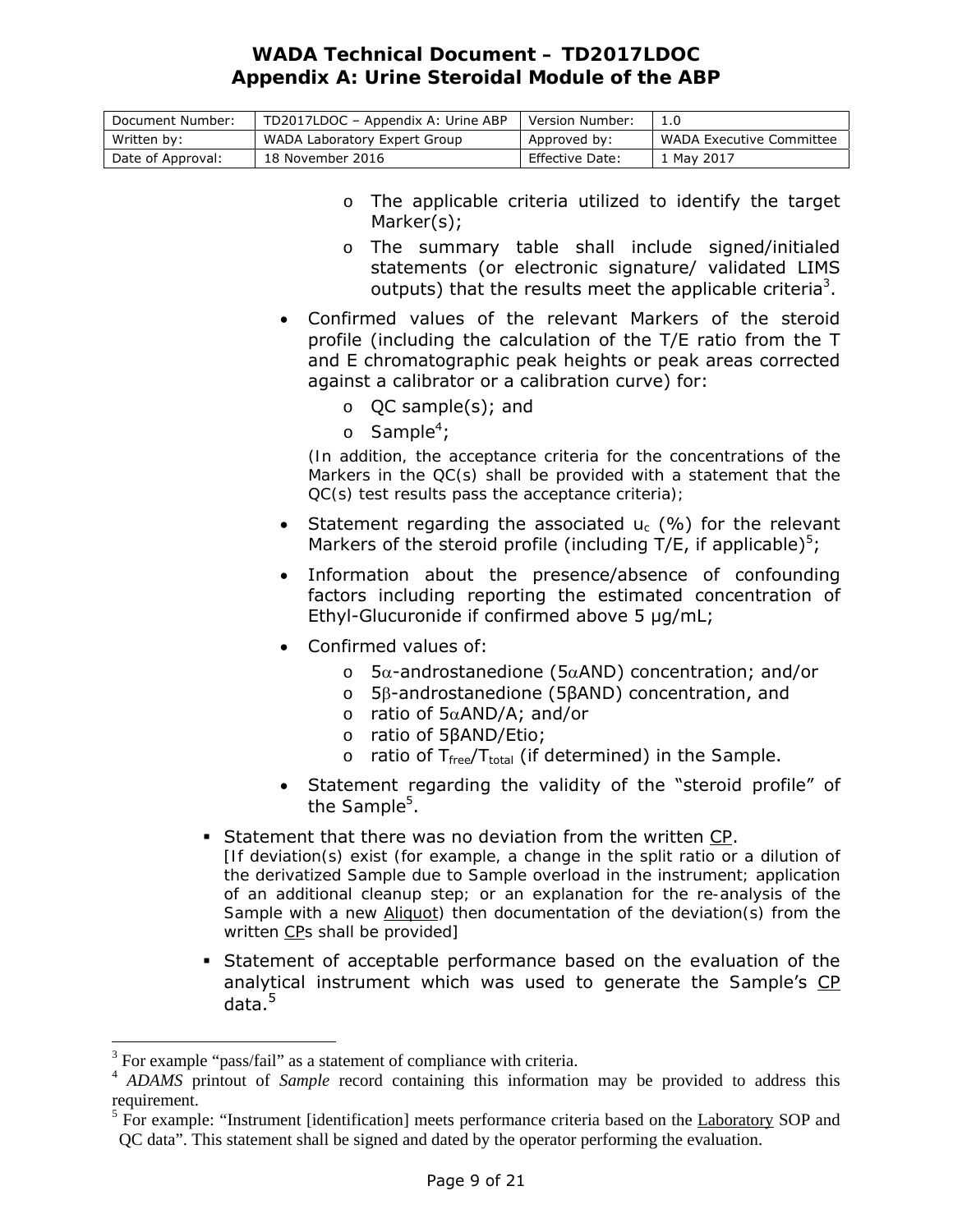| Document Number:  | TD2017LDOC - Appendix A: Urine ABP | Version Number:        |                          |
|-------------------|------------------------------------|------------------------|--------------------------|
| Written by:       | WADA Laboratory Expert Group       | Approved by:           | WADA Executive Committee |
| Date of Approval: | 18 November 2016                   | <b>Effective Date:</b> | 1 May 2017               |

### **3. Urine** *ABP* **Laboratory Certificate of Analysis Requirements**

A Urine *ABP* Laboratory Certificate of Analysis shall only contain the following information:

### **3.1. Cover Page**

A signed and dated document by the Laboratory Director or authorized delegate including:

- 3.1.1. Identification of the Laboratory preparing the Urine *ABP* Laboratory Certificate of Analysis, including the relevant *Sample* code;
- 3.1.2. A statement certifying that the Urine *ABP* Laboratory Certificate of Analysis contains authentic copies of original data and forms;
- 3.1.3. A statement specifying that the Urine *ABP* Laboratory Certificate of Analysis shall be handled as confidential information which shall not be disclosed to third parties and shall not be reproduced or forwarded unless written approval is obtained from the Laboratory;
- 3.1.4. A statement certifying that the *Sample* was analyzed according to the relevant *WADA* rules in force (*e.g*. ISL, TDs);
- 3.1.5. Any relevant comments.
- **3.2.** GC-MS<sup>n</sup> analysis chromatographic printout of the *Sample* steroid profile, including:
	- 3.2.1. All relevant *Markers* of the steroid profile;
	- 3.2.2. *Sample* code;
	- 3.2.3. Analysis date and time;
	- 3.2.4. Instrument identification code.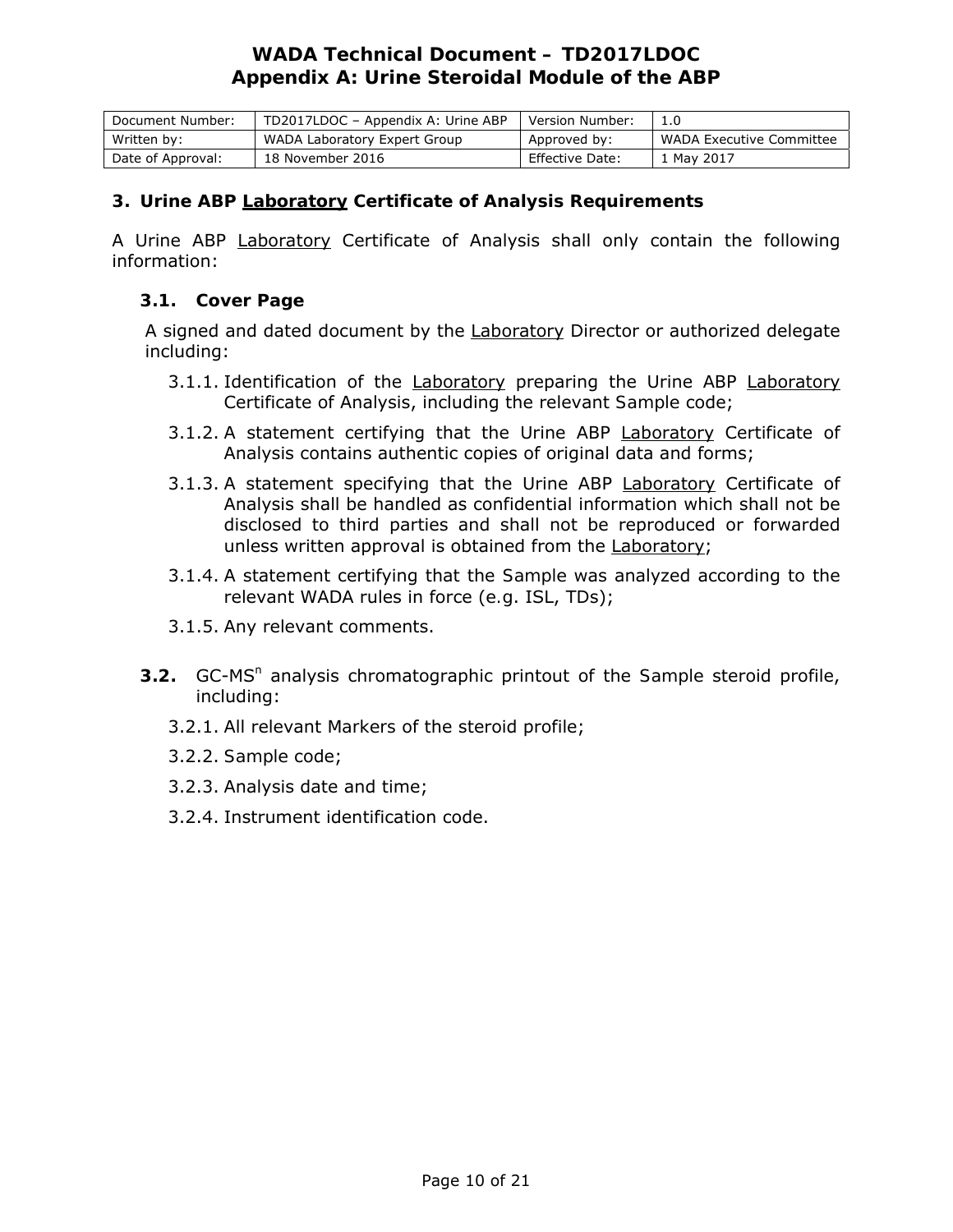# *WADA* **Technical Document – TD2017LDOC Appendix B: GC/C/IRMS**

| Document Number:  | TD2017LDOC - Appendix B: GC/C/IRMS | Version Number: |                          |
|-------------------|------------------------------------|-----------------|--------------------------|
| Written by:       | WADA Laboratory Expert Group       | Approved by:    | WADA Executive Committee |
| Date of Approval: | 18 November 2016                   | Effective Date: | r May2017                |

## **LABORATORY DOCUMENTATION PACKAGE FOR GC/C/IRMS ANALYSIS**

This Appendix of the TD2017LDOC includes instructions for producing Laboratory Documentation Packages for confirmatory analysis results supporting an *Adverse Analytical Finding* (*AAF*) or an *Atypical Finding* (*ATF*) based on the application of Gas Chromatography/Combustion/Isotope Ratio Mass Spectrometry (GC/C/IRMS).

## **1.0 Formatting Requirements**

A GC/C/IRMS Laboratory Documentation Package shall meet the formatting requirements detailed in Section 2.0 of the TD2017LDOC.

## **2.0 Laboratory Documentation**

## **2.1. Chain of Custody**

The chain of custody shall meet the requirements detailed in Section 3.2 of the TD2017LDOC.

## **2.2. Confirmation Procedure Analytical data**

2.2.1. Analysis description

*(e.g. scheme/sequence of different test steps);* 

- 2.2.2. *Sample* preparation:
	- 2.2.2.1 Documentation demonstrating the order of sequence injection;
	- 2.2.2.2 Statement on the verification of retention time (RT) stability.
- 2.2.3. IRMS analysis:

 $\overline{a}$ 

- 2.2.3.1 Data on  $CO<sub>2</sub>$  pulses stability test and statement on when the linearity signal was checked last;
- 2.2.3.2 Confirmation Procedure analytical instrument sequence file $^1$ ;
- 2.2.3.3 IRMS Test Results, including chromatograms with the integration and annotation of the peaks and  $\delta^{13}$ C values obtained (before and after correction for acetylation, if applicable) for the relevant Target Compounds (TCs) (which produced the *AAF* or *ATF*) and Endogenous Reference Compound (ERC). These results shall be produced for:

 $<sup>1</sup>$  A copy of the file (preferably generated by the analytical instrument software) which demonstrates the</sup> order of analysis of each *Sample* in the Confirmation Procedure.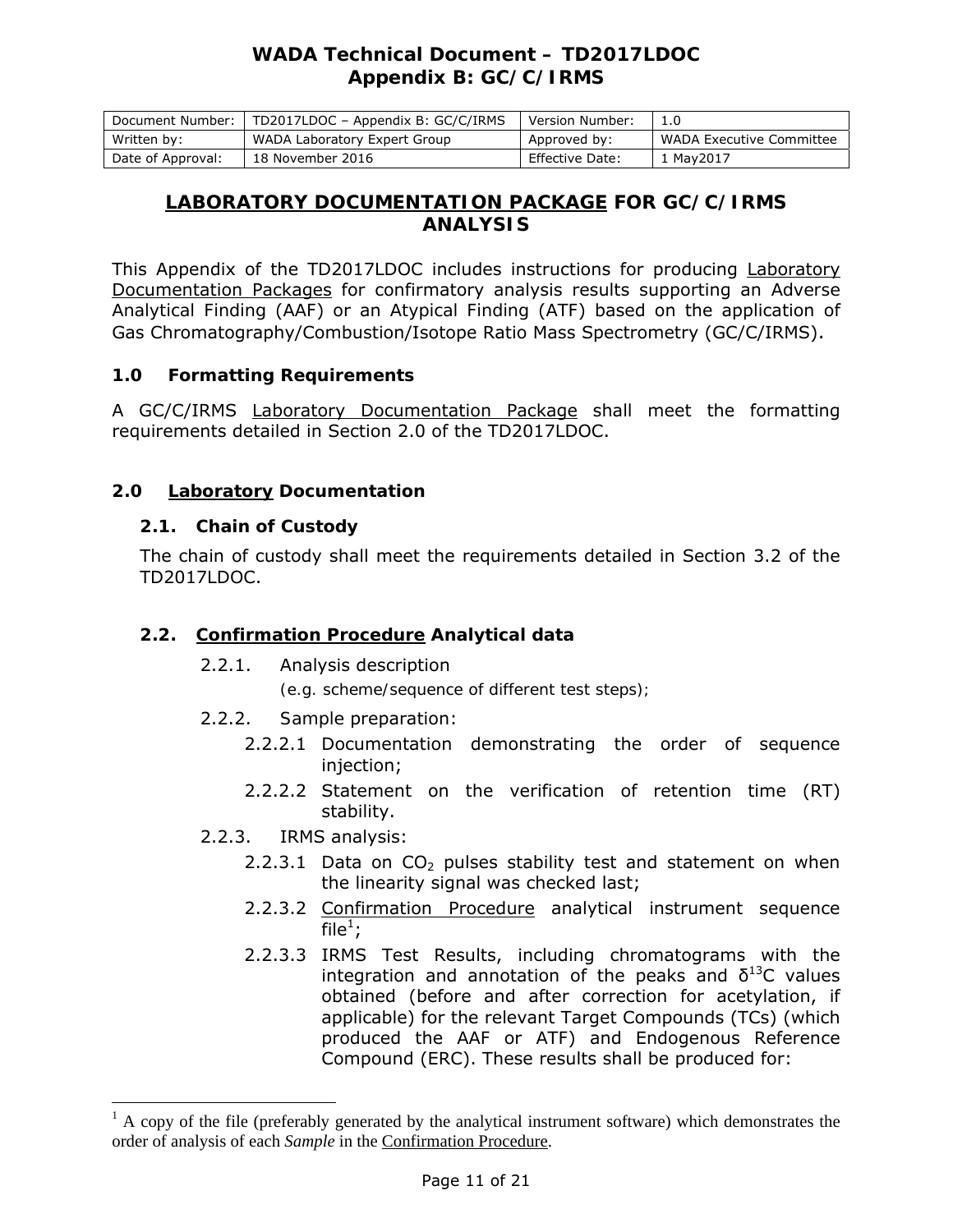# *WADA* **Technical Document – TD2017LDOC Appendix B: GC/C/IRMS**

| Document Number:  | TD2017LDOC - Appendix B: GC/C/IRMS | Version Number: |                          |
|-------------------|------------------------------------|-----------------|--------------------------|
| Written by:       | WADA Laboratory Expert Group       | Approved by:    | WADA Executive Committee |
| Date of Approval: | 18 November 2016                   | Effective Date: | 1 Mav2017                |

### **-** The Reference Material (RM)

- o The relevant TCs and ERCs injected at the beginning and end of the sequence;
- o The acceptance criteria for the  $\delta^{13}$ C determinations of the TCs and ERC in the RM shall be provided;
- o It shall be stated whether the RM test results pass the acceptance criteria;
- The negative (QCN) and positive quality control (QCP) samples
	- o The acceptance criteria for the  $\delta^{13}$ C determinations of the TCs and ERC in the QC samples shall be provided;
	- o It shall be stated whether the QC test results pass the acceptance criteria;
- The test *Sample*.
- 2.2.3.4 Summary of results: Worksheet with  $\delta^{13}$ C (and associated  $u_c$ ) and  $\Delta \delta^{13}$ C values obtained for the test *Sample*, the QCN and QCP for the relevant TCs and ERC.
- 2.2.4. GC-MS analysis
	- 2.2.4.1. Mass spectrum of each relevant TC and ERC (average and not apex) in the *Sample* and a comparison with mass spectrum obtained from a reference preparation;
	- 2.2.4.2. Proof of identification of the peaks of the relevant  $TC(s)$ and ERC, including determination of relative abundances of diagnostic ions and RT in accordance with TDIDCR [2] requirements;
	- 2.2.4.3. A statement about steroid peak purity.
- 2.2.5. Second Opinion (if requested).

### **2.3. Laboratory Test Report(s)**

The Test Report documentation as detailed in Section 3.4 of the TD2017LDOC.

### **2.4. Subcontracted analysis**

Subcontracted analysis shall meet the requirements detailed in Section 3.5 of the TD2017LDOC.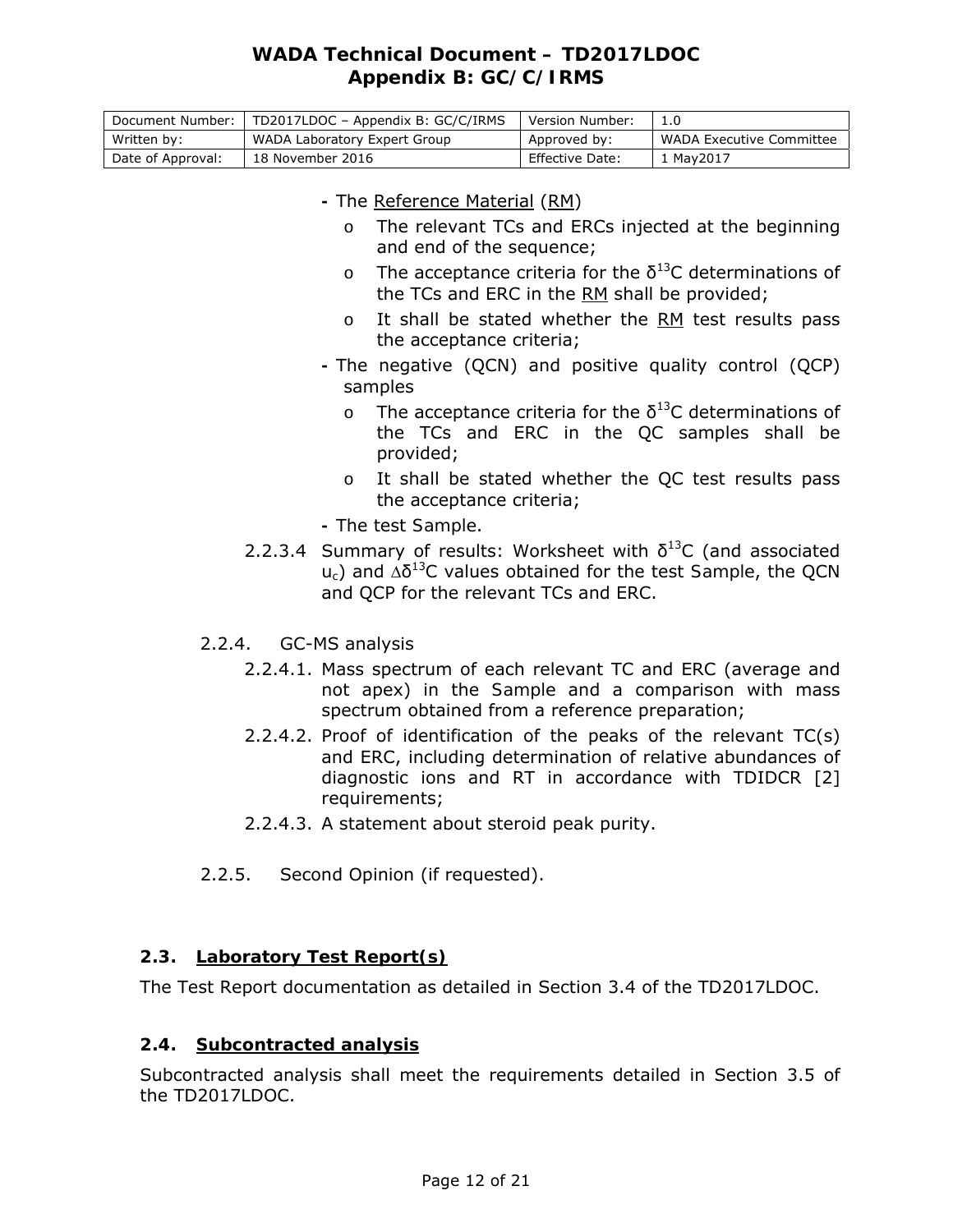# *WADA* **Technical Document – TD2017LDOC Appendix C: ESA**

| Document Number:  | TD2017LDOC - Appendix C: ESA | Version Number: |                          |
|-------------------|------------------------------|-----------------|--------------------------|
| Written by:       | WADA Laboratory Expert Group | Approved by:    | WADA Executive Committee |
| Date of Approval: | 18 November 2016             | Effective Date: | 1 May 2017               |

## **LABORATORY DOCUMENTATION PACKAGE FOR ESA ANALYSIS BY ELECTROPHORETIC METHODS**

This Appendix of the TD2017LDOC includes instructions for producing Laboratory Documentation Packages for results supporting an *Adverse Analytical Finding* (*AAF*) reported for erythropoiesis stimulating agents (ESAs) when using electrophoretic methods.

### **1.0 Formatting Requirements**

An ESA Laboratory Documentation Package shall meet the formatting requirements as detailed in Section 2.0 of the TD2017LDOC.

### **2.0 Laboratory Documentation**

### **2.1. Chain of Custody**

The chain of custody shall meet the requirements detailed in Section 3.2 of the TD2017LDOC.

### **2.2. Analytical data**

### 2.2.1. Initial Testing Procedure (ITP)

Provision of the ITP data is optional (at the Laboratory's discretion):

2.2.1.1. Test description

*(e.g. description of IEF-PAGE or SAR-PAGE procedure, including method used for ESA enrichment/purification)*;

- 2.2.1.2. *Sample* sequence description (content and lane position on the gel);
- 2.2.1.3. ITP results including gel images and report (*e.g.* GASepo Analysis Report) on:

2.2.1.3.1. Negative control sample (QCN);

2.2.1.3.2. Reference preparations used to define basic, acidic and endogenous areas in IEF-PAGE or apparent molecular mass in SDS-PAGE and SAR-PAGE; and

2.2.1.3.3. *Sample* Aliquot;

2.2.1.4. Statement on quality control, instrument operation and other test validity data

> *(e.g. "The overall system performance is demonstrated by the quality control samples of the Initial Testing Procedure. It is considered to be valid for the entire procedure");*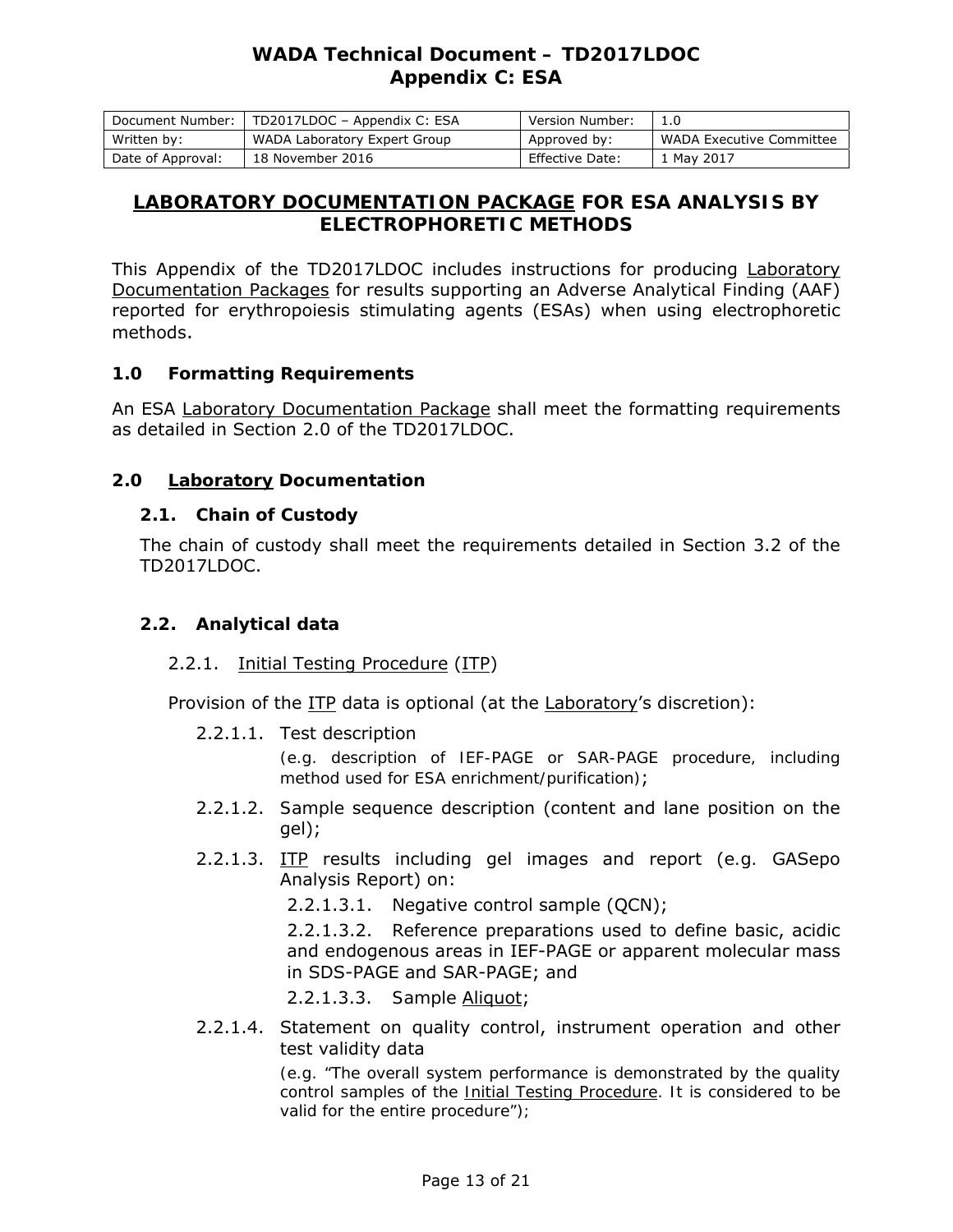| Document Number:  | TD2017LDOC - Appendix C: ESA | Version Number: |                          |
|-------------------|------------------------------|-----------------|--------------------------|
| Written by:       | WADA Laboratory Expert Group | Approved by:    | WADA Executive Committee |
| Date of Approval: | 18 November 2016             | Effective Date: | 1 May 2017               |

### 2.2.1.5. Conclusion from the Initial Testing Procedure

*(e.g. "The band in Sample x shows a faint, diffuse area above the corresponding endogenous band on the SAR-PAGE gel; therefore, the presence of recombinant EPO cannot be excluded. Consequently this result is considered a Presumptive Adverse Analytical Finding and the Sample shall be subjected to a Confirmation Procedure");* 

### 2.2.2. Confirmation Procedure(s):

### 2.2.2.1. Test Description

*(e.g. description of SAR-PAGE procedure, including method used for ESA enrichment/purification);* 

- 2.2.2.2. *Sample* sequence description (content and lane position on the gel);
- 2.2.2.3. Confirmation results including gel images and report (e.g. GASepo Analysis Report) on:
	- 2.2.2.3.1. Negative control sample (QCN);
	- 2.2.2.3.2. Positive control sample(s) (QCP);

2.2.2.3.3. Reference preparations used to define basic, acidic and endogenous areas in IEF-PAGE or apparent molecular mass in SDS-PAGE and SAR-PAGE; and

2.2.2.3.4. *Sample* Aliquot;

2.2.2.4. Statement on quality control, instrument operation and other test validity data

> *(e.g. "The overall system performance is demonstrated by the positive and negative control samples of the Confirmation Procedure. It is considered to be valid for the entire procedure");*

2.2.2.5. Conclusion from Confirmation Procedure.

*(e.g. "The band in Sample x shows a faint, diffuse area above the corresponding band for endogenous EPO on the SAR-PAGE gel; therefore, the presence of recombinant EPO is confirmed according to the WADA TD EPO [4]. Consequently, a second opinion for this Sample shall be requested");*

2.2.2.6. Second Opinion (signed by a member of the *WADA* EPO Working Group whose name is listed in the effective TD EPO [4]).

## **2.3. Laboratory Test Report(s)**

The Test Report documentation as detailed in Section 3.4 of the TD2017LDOC.

## **2.4. Subcontracted analysis**

Subcontracted analysis shall meet the requirements detailed in Section 3.5 of the TD2017LDOC.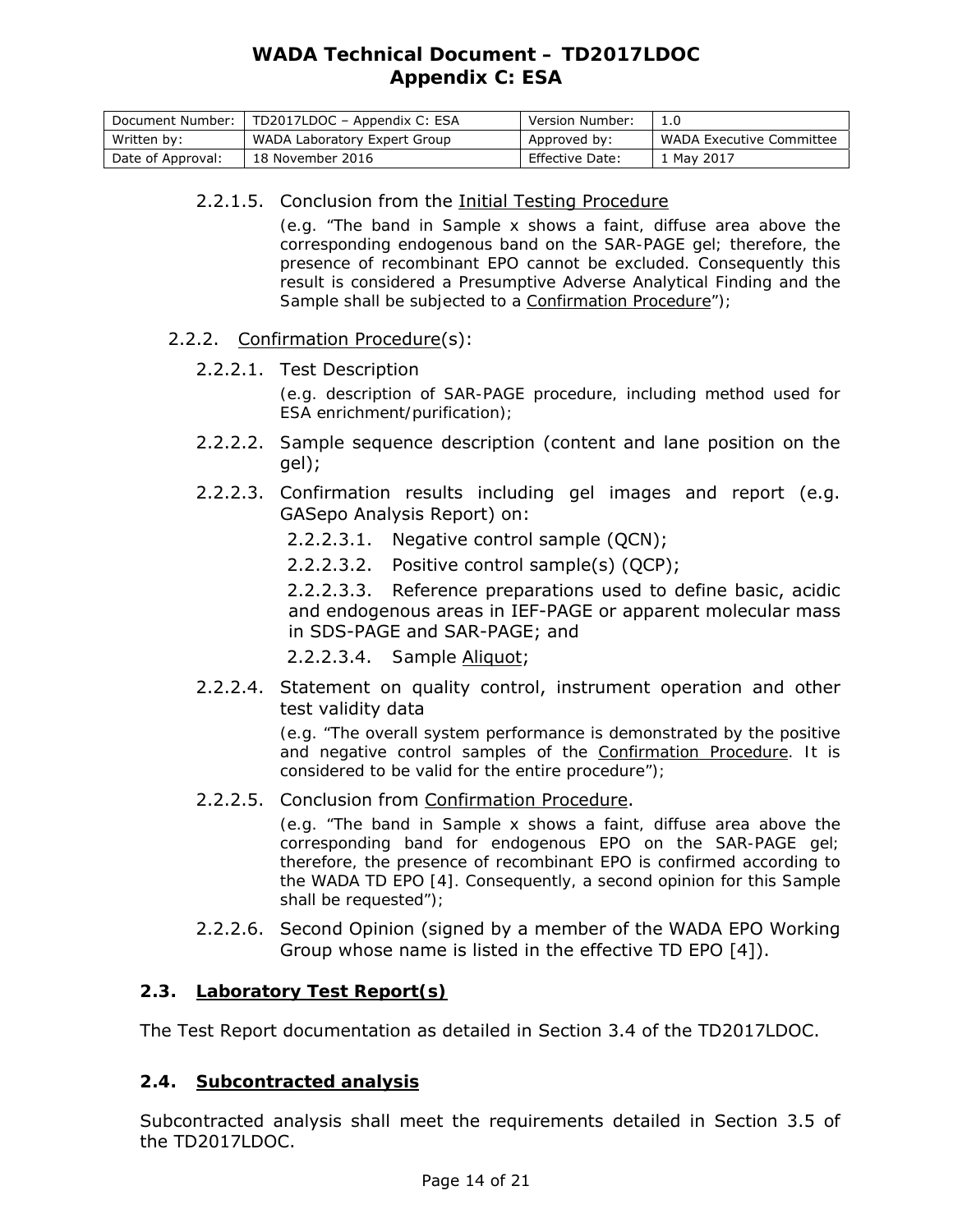# *WADA* **Technical Document – TD2017LDOC Appendix D: hGH**

| Document Number:  | TD2017LDOC - Appendix D: hGH | Version Number: |                          |
|-------------------|------------------------------|-----------------|--------------------------|
| Written by:       | WADA Laboratory Expert Group | Approved by:    | WADA Executive Committee |
| Date of Approval: | 18 November 2016             | Effective Date: | r May2017                |

## **LABORATORY DOCUMENTATION PACKAGE FOR hGH ANALYSIS**

This Appendix of the TD2017LDOC includes instructions for producing Laboratory Documentation Packages for confirmatory analysis results supporting an *Adverse Analytical Finding* (*AAF*) or an *Atypical Finding* (*ATF*) reported for human Growth Hormone (hGH).

## **1.0 Formatting Requirements**

An hGH Laboratory Documentation Package shall meet the formatting requirements as detailed in Section 2.0 of the TD2017LDOC.

## **2.0 Laboratory Documentation**

### **2.1. Chain of Custody**

The chain of custody shall meet the requirements detailed in Section 3.2 of the TD2017LDOC.

### **2.2. Confirmation Procedure Analytical data**

2.2.1. Summary Analysis description, including

- kit lot numbers if applying the Isoforms Test;
- IGF-I and P-III-NP assay pairs and kit lot numbers if applying the Biomarkers Test;
- scheme/sequence of different analytical steps;
- 2.2.2. Statement of acceptable performance based on the evaluation of the analytical instrument which was used to generate the *Sample*'s Confirmation Procedure (CP) data<sup>1</sup>;
- 2.2.3. Assays' calibration curve;
- 2.2.4. Sequence of analysis;
- 2.2.5. Test data for negative (QCN) and positive quality control (QCP) sample(s) and *Sample,* including:

2.2.5.1. *Isoforms Test* 

 $\overline{a}$ 

2.2.5.1.1. The REC and PIT concentrations, expressed to three (3) decimal places, for the three (3) *Sample* Aliquots analyzed using kit-1 and kit-2;

<sup>&</sup>lt;sup>1</sup> For example: "Instrument [identification] meets performance criteria based on the Laboratory SOP and QC data". This statement shall be signed and dated by the operator performing the evaluation.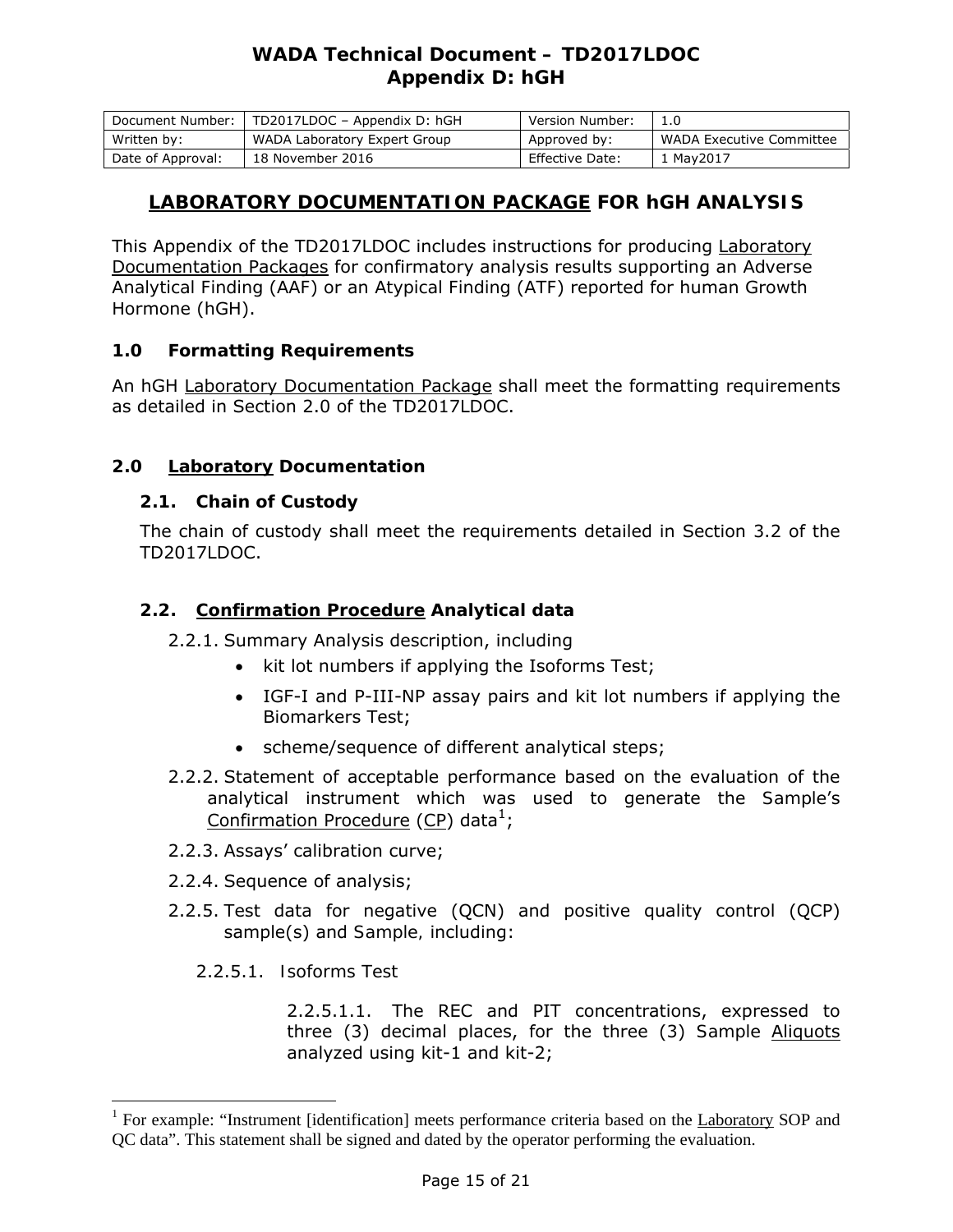# *WADA* **Technical Document – TD2017LDOC Appendix D: hGH**

| Document Number:  | TD2017LDOC - Appendix D: hGH | Version Number: |                          |
|-------------------|------------------------------|-----------------|--------------------------|
| Written by:       | WADA Laboratory Expert Group | Approved by:    | WADA Executive Committee |
| Date of Approval: | 18 November 2016             | Effective Date: | 1 May 2017               |

2.2.5.1.2. The mean concentrations from the triplicate determinations expressed to three (3) decimal places;

2.2.5.1.3. The Relative Standard Deviation (RSD, %) of the triplicate determinations;

2.2.5.1.4. The resulting REC/PIT ratios (ratio-1; ratio-2), expressed to two (2) decimal places, calculated from the corresponding mean REC and PIT concentrations from the triplicate determinations;

2.2.5.1.5. The applicable (kit, sex of the *Athlete*) Decision  $Limit(s)$  ( $DL$ );

2.2.5.1.6. The  $u_c$  (%) at values close to the DL as determined by the Laboratory during method validation, and

2.2.5.1.7. The expanded MU ( $U_{95\%}$ ) equivalent to the 95% coverage interval  $(k = 2)$  for the value of the REC/PIT ratios for the *Sample*.

### 2.2.5.2. *Biomarkers Test*

 $\overline{a}$ 

2.2.5.2.1. The IGF-I and P-III-NP concentrations (expressed to the nearest integer for IGF-I<sup>2</sup> and two decimal places for P-III-NP) for the three (3) *Sample* Aliquots analyzed with two (2) different IGF-I / P-III-NP assay pair combinations;

2.2.5.2.2. The mean concentrations from the triplicate determinations (expressed to the nearest integer for  $IGF-I<sup>1</sup>$  and two decimal places for P-III-NP);

2.2.5.2.3. The GH-2000 scores, expressed to two (2) decimal places, calculated from the natural logarithms (ln) of the mean concentrations (ng/mL) of IGF-I<sup>3</sup> and P-III-NP;

2.2.5.2.4. The applicable  $DL(s)$  (assay pair, sex of the *Athlete*);

<sup>&</sup>lt;sup>2</sup> When the bottom-up LC-MS/MS or LC-HRMS method is used for IGF-I quantification during the Confirmation Procedure, the Laboratory shall report the IGF-I concentrations (triplicate determinations, mean concentration) determined from the quantification of T1 and T2 peptides, as well as the calculated difference between these mean (T1, T2) concentrations. The Laboratory shall also report the average (overall) IGF-I concentration determined from the quantification of T1 and T2 [5].

<sup>&</sup>lt;sup>3</sup> When the bottom-up LC-MS/MS or LC-HRMS method is used for IGF-I quantification during the Confirmation Procedure, the GH-2000 score is calculated from the natural logarithm (ln) of the average (overall) concentration (ng/mL) of IGF-I determined from the quantification of T1 and T2 [5].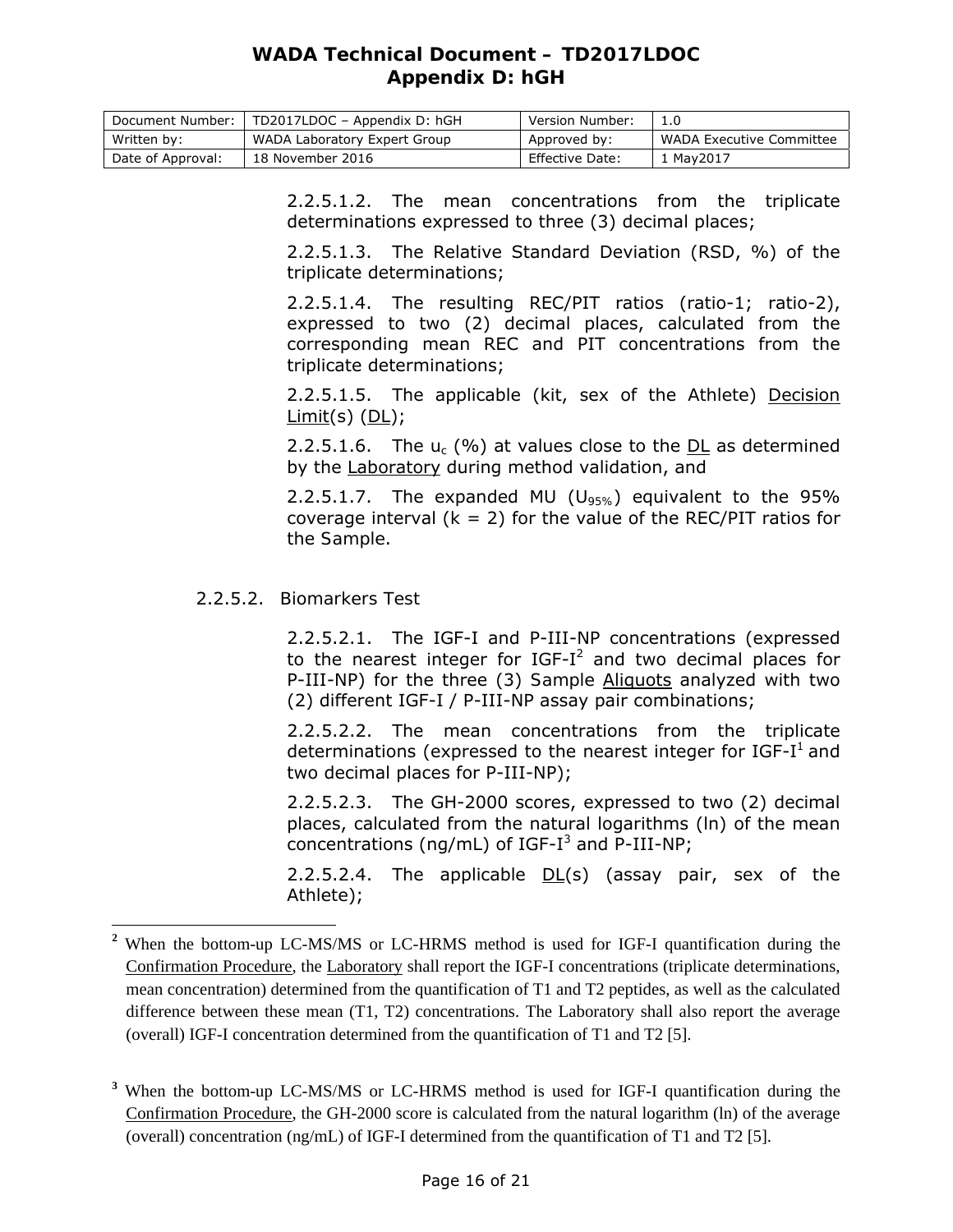# *WADA* **Technical Document – TD2017LDOC Appendix D: hGH**

| Document Number:  | TD2017LDOC - Appendix D: hGH | Version Number: |                          |
|-------------------|------------------------------|-----------------|--------------------------|
| Written by:       | WADA Laboratory Expert Group | Approved by:    | WADA Executive Committee |
| Date of Approval: | 18 November 2016             | Effective Date: | . Mav2017                |

2.2.5.2.5. The  $u_c$  at values close to the DL as determined by the Laboratory during method validation, and

2.2.5.2.6. The expanded MU (*U95%*) equivalent to the 95% coverage interval  $(k = 2)$  for the value of the GH-2000 score for the *Sample*.

2.2.6. The acceptance criteria for the concentrations and ratios/scores of each QC sample, and a statement on whether the QC test results passed the acceptance criteria.

### **2.3. Laboratory Test Report(s)**

 Laboratory Test Report from *ADAMS* including the conclusion from the Confirmation Procedure;

#### *Example Isoforms Test:*

"The analysis of the *Sample* using the hGH differential immunoassays has produced the following analytical values of assay ratios: 2.52 for kit "1" and 2.40 for kit "2", which are greater than the corresponding  $D\mathsf{Ls}$  of 1.84 and 1.91, respectively. The relative combined standard uncertainty (*uc*, %) estimated by the Laboratory at levels close to the DL is 15% for kit "1" and 17% for kit "2". This constitutes an *Adverse Analytical Finding* for hGH".

#### *Example Biomarkers Test:*

"The analysis of the *Sample* with the hGH Biomarkers Test has produced the following GH-2000 scores: 10.90 for assay pair '1' [IDS IGF-I + Centaur P-III-NP] and 9.90 for assay pair '2' [LC-MS/MS IGF-I + Orion P-III-NP], which are greater than the corresponding male-specific DLs of 10.61 and 9.70, respectively. The combined standard uncertainty (*uc*) estimated by the Laboratory at levels close to the DL is 0.40 for assay pair '1' and 0.35 for assay pair '2'. This constitutes an *Adverse Analytical Finding* for hGH".

 Relevant Laboratory Test Report(s) from subcontracted analyses, if any.

### **2.4. Subcontracted analysis**

Subcontracted analysis shall meet the requirements detailed in Section 3.5 of the TD2017LDOC.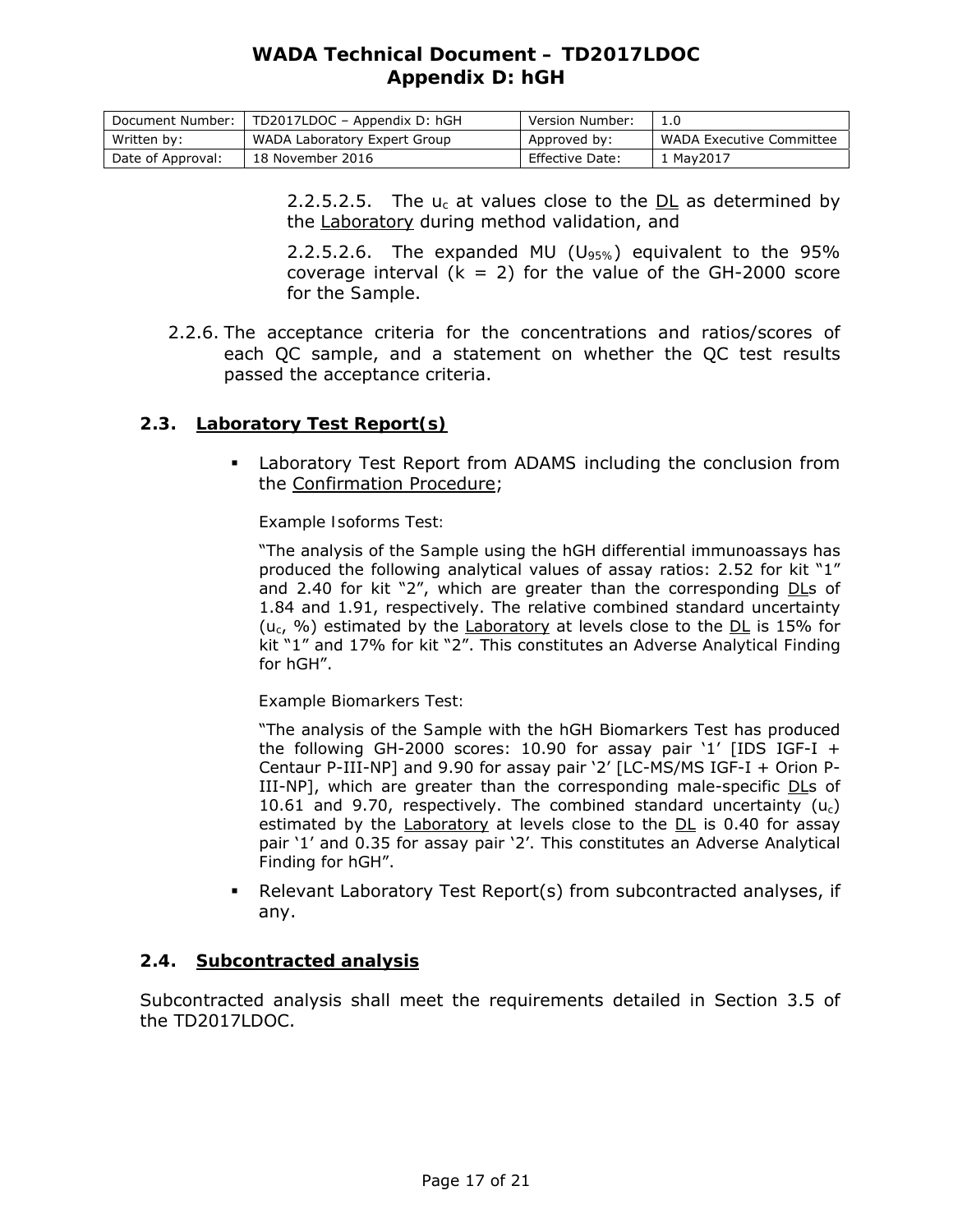# *WADA* **Technical Document – TD2017LDOC Appendix E: Blood** *ABP*

| Document Number:  | TD2017LDOC - Appendix E: Blood ABP | Version Number: |                          |
|-------------------|------------------------------------|-----------------|--------------------------|
| Written by:       | WADA Laboratory Expert Group       | Approved by:    | WADA Executive Committee |
| Date of Approval: | 18 November 2016                   | Effective Date: | 1 May 2017               |

## **Blood** *ABP* **LABORATORY DOCUMENTATION PACKAGE and Blood** *ABP* **LABORATORY CERTIFICATE OF ANALYSIS**

The requirements of this Appendix of the TD2017LDOC are relevant to blood *Samples* analyzed in support of the hematological module of the *Athlete Biological Passport* (*ABP*).

This Technical Document (TD) appendix outlines the requirements for the production of a Blood *ABP* Laboratory Documentation Package or a Blood *ABP*  Laboratory Certificate of Analysis. The Laboratory or *WADA*-Approved Laboratory for the *ABP* may be requested by the relevant *Athlete* Passport Management Unit (APMU), Expert Panel or *WADA* to provide these types of documentation to support an *Adverse Passport Finding (APF)<sup>1</sup> .* 

It is only mandatory to have a Blood *ABP* Laboratory Documentation Package for those test results that are deemed essential by the APMU or Expert Panel. Laboratories are not required to produce a Blood *ABP* Laboratory Documentation Package for a *Sample* that is judged to confirm the baseline level of a *Marker* by an APMU or Expert Panel. In such case, Laboratories shall provide a Blood *ABP* Laboratory Certificate of Analysis in accordance with the requirements as indicated in Section 3 of this TD Appendix, upon request by an APMU or Expert Panel.

A template of the Blood *ABP* Laboratory Certificate of Analysis is available to Laboratories and *WADA*-Approved Laboratories for the *ABP* upon request to *WADA*.

Deviations from this TD Appendix shall not invalidate the blood *APF*.

## **1.0 Formatting Requirements**

A Blood *ABP* Laboratory Documentation Package shall meet the formatting requirements as detailed in Section 2.0 of the TD2017LDOC.

## **2.0 Blood** *ABP* **Laboratory Documentation Package Requirements**

## **2.1. Cover Page**

 $\overline{a}$ 

The cover page shall meet the requirements detailed in Section 3.1 of the TD2017LDOC.

**2.2. A copy of the** *Sample***'s temperature data logger report** (if not attached to the result in *ADAMS*).

<sup>1</sup> *Athlete*s shall only make requests for a Blood *ABP* Laboratory Documentation Package or a Blood *ABP* Laboratory Certificate of Analysis through the relevant *Testing* Authority or Results Management Authority.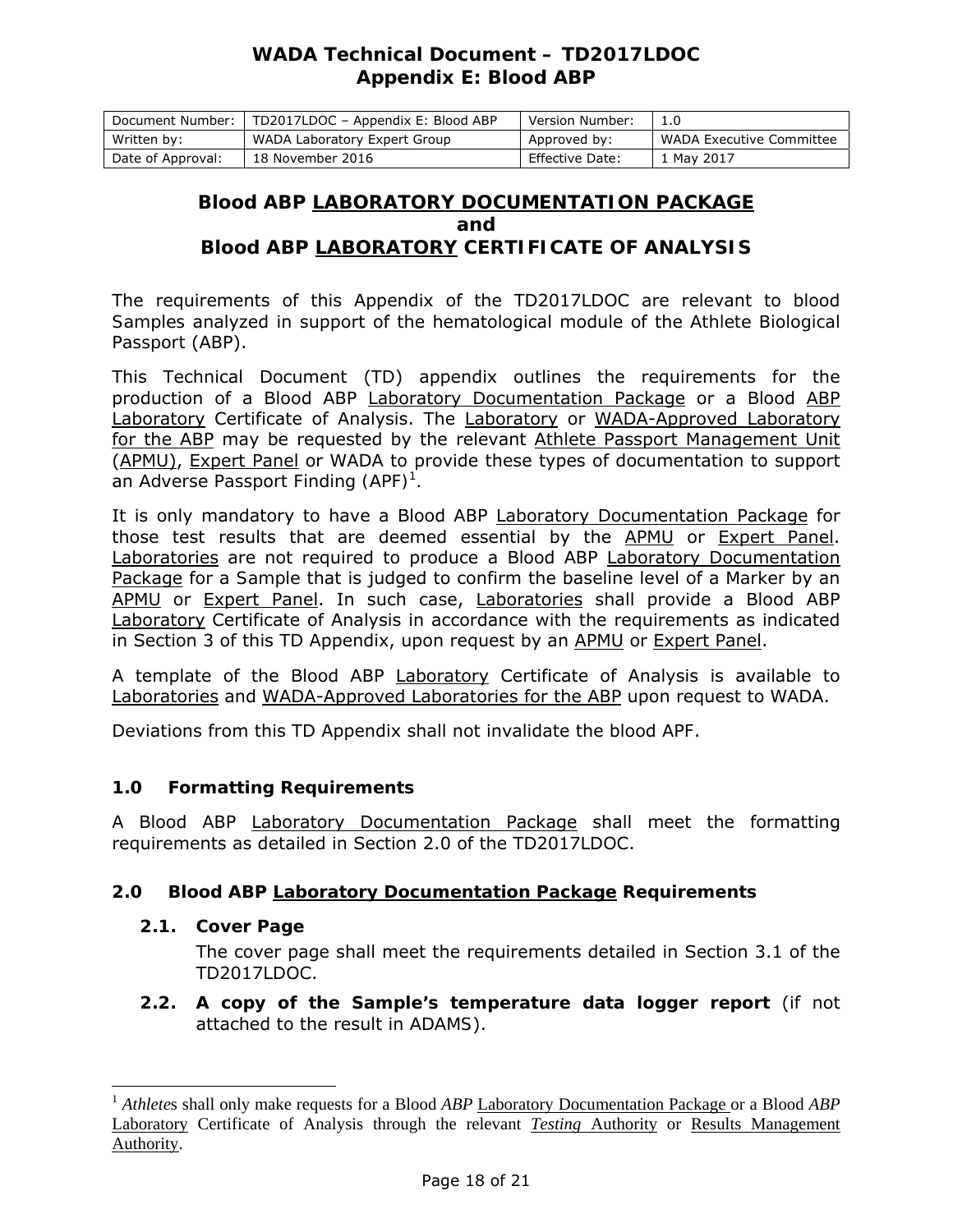# *WADA* **Technical Document – TD2017LDOC Appendix E: Blood** *ABP*

| Document Number:  | TD2017LDOC - Appendix E: Blood ABP | Version Number: |                          |
|-------------------|------------------------------------|-----------------|--------------------------|
| Written by:       | WADA Laboratory Expert Group       | Approved by:    | WADA Executive Committee |
| Date of Approval: | 18 November 2016                   | Effective Date: | . Mav 2017               |

### **2.3. Chain of Custody**

The chain of custody shall meet the requirements detailed in Section 3.2 of the TD2017LDOC.

### **2.4. Analytical data**

- 2.4.1. Original Sysmex printouts of all *Sample* full blood count and scattergrams, including:
	- 2.4.1.1. *Sample* code;
	- 2.4.1.2. Analysis date and time;
	- 2.4.1.3. Instrument identification and serial number.
- 2.4.2. *Sample* and e-checks (level 1,2,3) quality control (QC) results summary table, including:
	- 2.4.2.1. Results of all *Sample* analyses (minimum two);
	- 2.4.2.2. All e-check QC levels from the same batch as the *Sample*;
	- 2.4.2.3. Criteria;

2.4.2.4. Statements of acceptance.

[The summary table provided shall compile the necessary data and applicable criteria as per the TD BAR [6].]

- 2.4.3. e-CHECK manufacturer assay sheets for each QC level.
- 2.4.4. *ADAMS* record printout which contains:
	- 2.4.4.1. Date and time of submission of the results into *ADAMS*;
	- 2.4.4.2. Date and time of *Sample* reception;
	- 2.4.4.3. Date and time of *Sample* analysis;
	- 2.4.4.4. Sport/discipline;
	- 2.4.4.5. *Testing* Authority (TA), Results Management Authority (RMA), *Sample* Collection Authority (SCA);
	- 2.4.4.6. Biological parameter results for the *Sample*.

### **3.0 Blood** *ABP* **Laboratory Certificate of Analysis Requirements**

A Blood *ABP* Laboratory Certificate of Analysis shall only contain the following information:

### **3.1. Cover Page**

A signed and dated document by the Laboratory Director or the Director of the *WADA*-Approved Laboratory for the *ABP* or authorized delegate including:

3.1.1. Identification of the Laboratory or the *WADA*-Approved Laboratory for the *ABP* preparing the Blood *ABP* Laboratory Certificate of Analysis, including the relevant *Sample* code;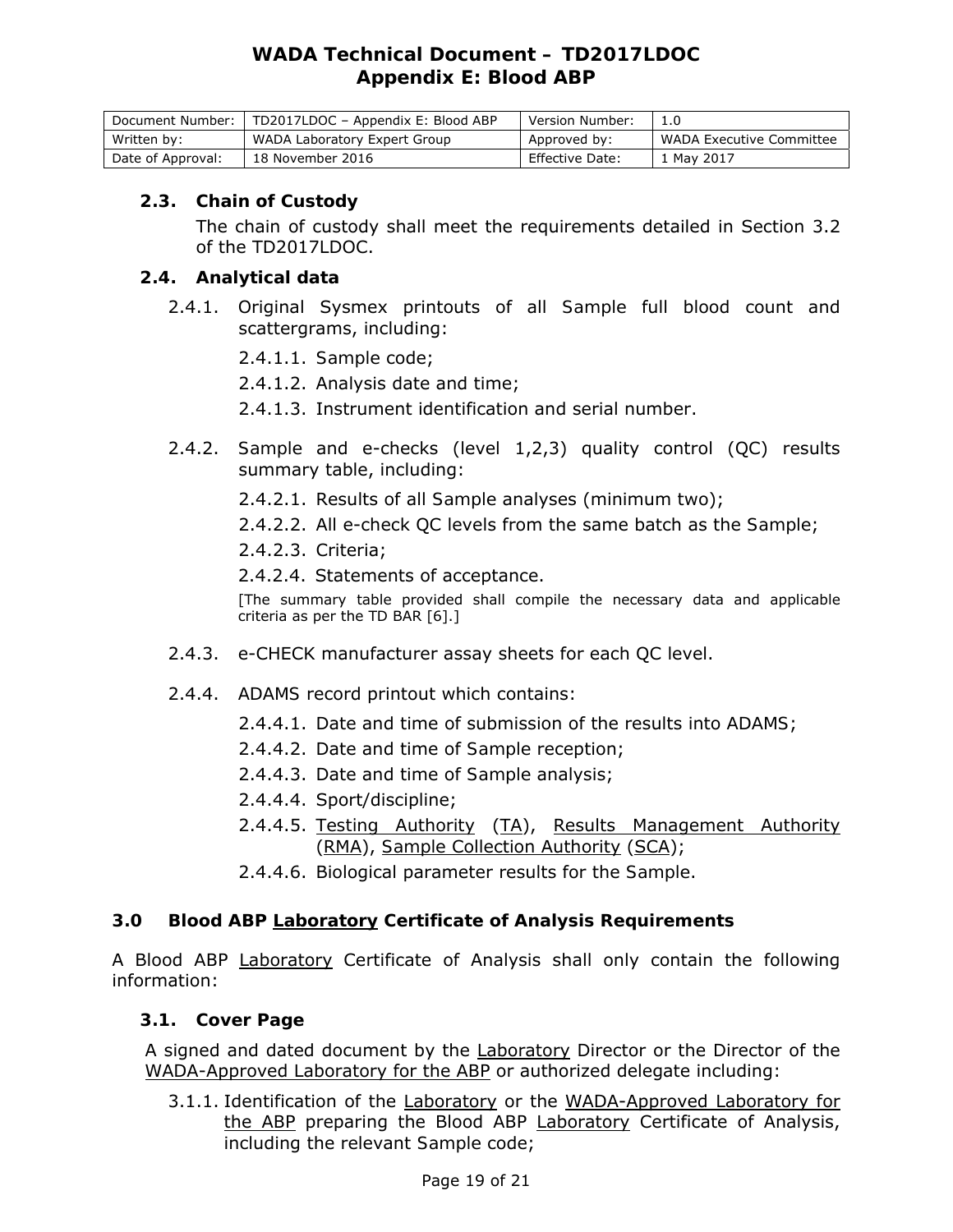# *WADA* **Technical Document – TD2017LDOC Appendix E: Blood** *ABP*

| Document Number:  | TD2017LDOC - Appendix E: Blood ABP | Version Number: |                          |
|-------------------|------------------------------------|-----------------|--------------------------|
| Written by:       | WADA Laboratory Expert Group       | Approved by:    | WADA Executive Committee |
| Date of Approval: | 18 November 2016                   | Effective Date: | 1 May 2017               |

- 3.1.2. A statement certifying that the Blood *ABP* Laboratory Certificate of Analysis contains authentic copies of original data and forms;
- 3.1.3. A statement specifying that the Blood *ABP* Laboratory Certificate of Analysis shall be handled as confidential information which shall not be disclosed to third parties and shall not be reproduced or forwarded unless written approval is obtained from the Laboratory or the *WADA*-Approved Laboratory for the *ABP*;
- 3.1.4. A declaration certifying that the *Sample* was analyzed according to the relevant *WADA* rules in force (*e.g*. ISL, TDs);
- 3.1.5. Any relevant comments.
- **3.2.** Original Sysmex printout of the accepted *Sample* analysis, including:
	- 3.2.1. Full blood count and scattergram;
	- 3.2.2. *Sample* code;
	- 3.2.3. Analysis date and time;
	- 3.2.4. Instrument identification and serial number.